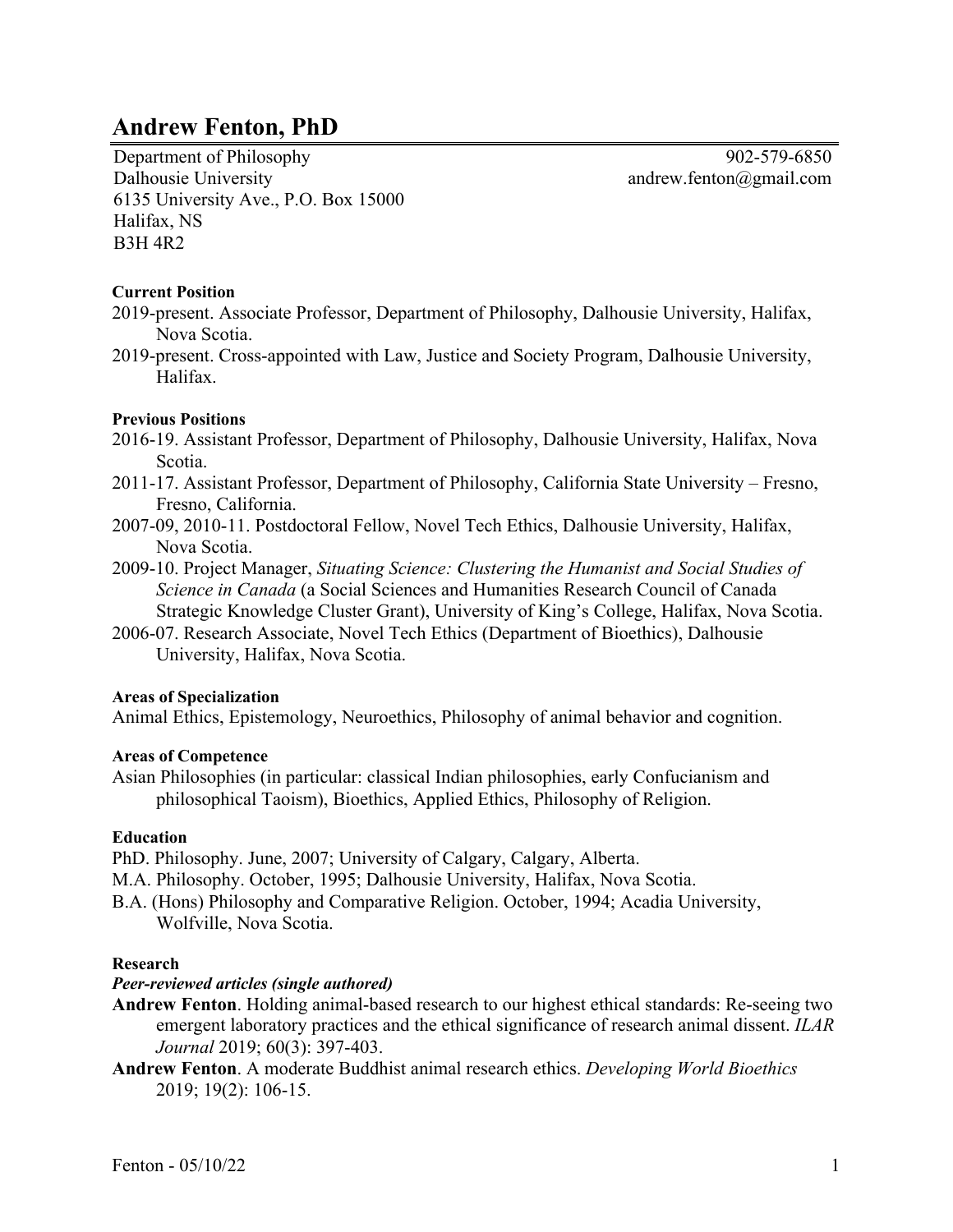**Andrew Fenton**. Can a Chimp Say "No"? Reenvisioning Chimpanzee Dissent in Harmful Research. *Cambridge Quarterly of Healthcare Ethics* 2014; 23(2): 130-139.

- **Andrew Fenton**. Neuroscience and the Problem of Other Animal Minds: Why It May Not Matter So Much for Neuroethics. *The Monist* 2012; 95(3): 463-485.
- **Andrew Fenton**. On the need to redress an inadequacy in animal welfare science: toward an internally coherent framework. *Biology and Philosophy* 2012; 27(1): 73-93.
- **Andrew Fenton**. Buddhism and neuroethics: the ethics of pharmaceutical cognitive enhancement. *Developing World Bioethics* 2009; 9(2): 47-56.

## *Peer-reviewed articles (co-authored)*

- Vaughan Black, **Andrew Fenton**, and Elisabeth Ormandy. Protecting Canada's Lab Animals: The Need for Legislation. *Animals* 2022; 12(6): 770.
- Vaughan Black and **Andrew Fenton**. Humane Driving. *The Canadian Journal of Law and Jurisprudence* 2021; 34(1): 11-28.
- Hope Ferdowsian, L. Syd M Johnson, Jane Johnson, **Andrew Fenton**, Adam Shriver, and John Gluck. A Belmont Report for Animals? *Cambridge Quarterly of Healthcare Ethics* 2020; 29(1): 19-37.
- Timothy Krahn and **Andrew Fenton**. Funding Priorities: Autism and the Need for a More Balanced Research Agenda. *Public Health Ethics* 2012; 5(3): 296-310.
- Timothy Krahn and **Andrew Fenton.** The Extreme Male Brain Theory of Autism and the Potential Adverse Effects for Boys and Girls with Autism. *Journal of Bioethical Inquiry* 2012; 9(1): 93-103.
- **Andrew Fenton** and Frederick Gilbert. On the Use of Animals in Emergent Embryonic Stem Cell Research for Spinal Cord injuries. *Journal of Animal Ethics* 2011; 1(1): 37-45.
- Timothy Krahn, **Andrew Fenton**, Letitia Meynell. Novel Neurotechnologies in Film A Reading of Steven Spielberg's *Minority Report*. *Neuroethics* 2010; 3: 73-88.
- Timothy Krahn and **Andrew Fenton**. Autism, Empathy and Questions of Moral Agency. *Journal for the Theory of Social behavior* 2009; 39(2): 145-66.
- **Andrew Fenton**, Letitia Meynell and Françoise Baylis. Ethical challenges and interpretive difficulties with non-clinical applications of pediatric fMRI. *The American Journal of Bioethics* 2009; 9(1): 3-13.
- **Andrew Fenton** and Sheri Alpert. Extending our view on using BCIs for Locked-in syndrome. *Neuroethics* 2008; 1(2): 119-32.
- **Andrew Fenton** and Timothy Krahn. Autism, neurodiversity and equality beyond "the normal." *Journal of Ethics in Mental Health* 2007; 2(2).
- Françoise Baylis and **Andrew Fenton**. Chimera Research and Stem Cell Therapies for Human Neurodegenerative Disorders. *Cambridge Quarterly of Healthcare Ethics* 2007; 16: 195- 208.

## *Book chapters (single authored)*

- **Andrew Fenton**. Decisional Authority and Animal Research Subjects. In *The Routledge Handbook of Philosophy of Animal Minds*, edited by Kristin Andrews and Jacob Beck. New York: Routledge, 2018: 475-84.
- **Andrew Fenton**. Re-Conceiving Nonhuman Animal Knowledge Through Contemporary Primate Cognitive Studies. In *Philosophy of Behavioral Biology* (Boston Studies in the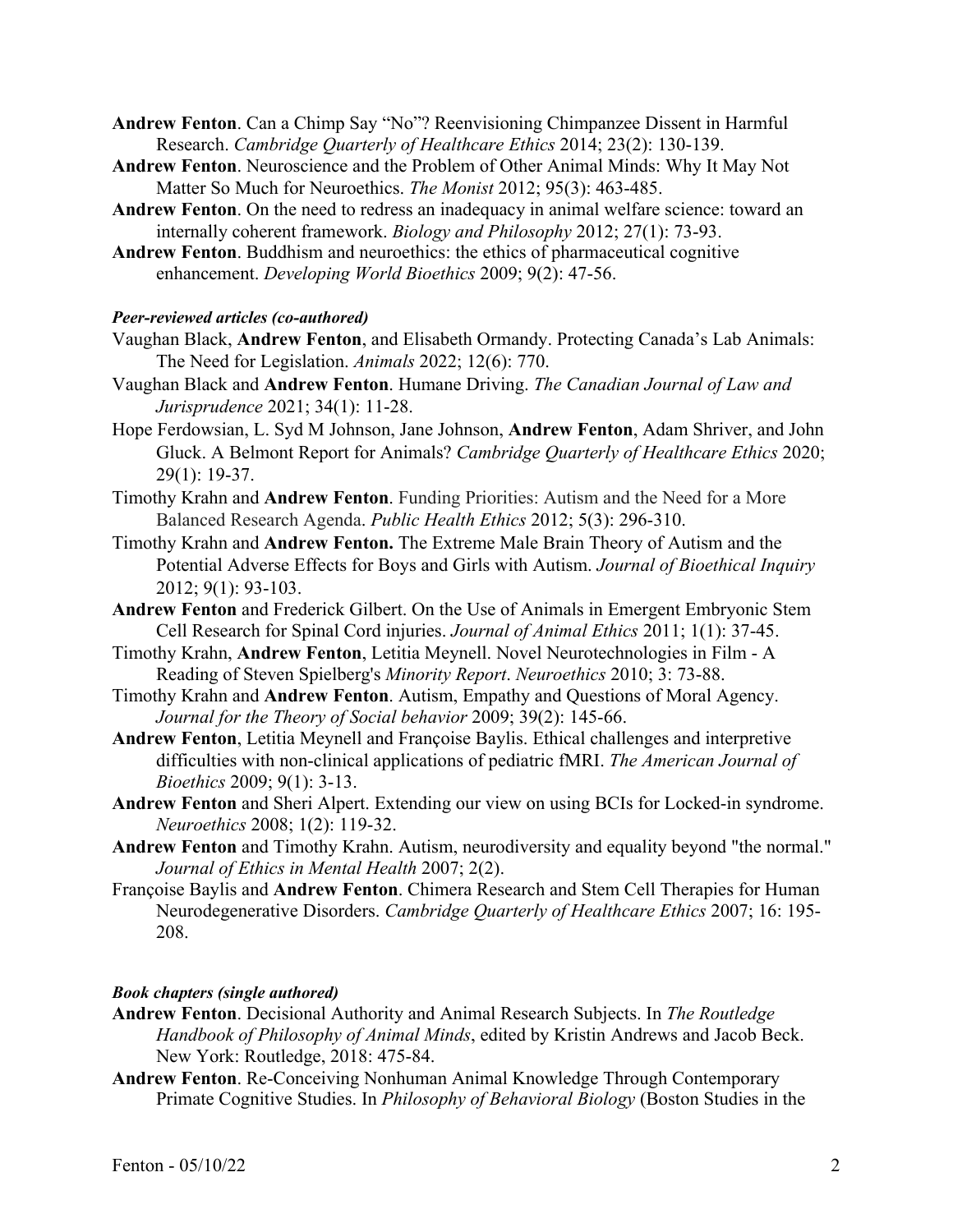Philosophy of Science) edited by Kathryn S. Plaisance and Thomas A.C. Reydon. New York: Springer, 2012: 125-146.

**Andrew Fenton**. Brain death: *Steel Magnolias*. In *The Picture of Health: Medical Ethics and the Movies* edited by Henri Colt, Silvia Quadrelli, and Lester Friedman. New York: Oxford University Press, 2011: 392-399.

# *Book chapters (co-authored)*

- G.K.D. Crozier, **Andrew Fenton**, Letitia Meynell, and David M. Peña-Guzmán. Nonhuman, All Too Human: Towards Developing Policies for Ethical Chimera Research. In *Neuroethics and Nonhuman Animals*, edited by L. Syd M Johnson, Andrew Fenton, and Adam Shriver. New York: Springer, 2020: 205-19.
- **Andrew Fenton** and Adam Shriver. Animal Minds: The Neuroethics of Nonhuman Dissent. In *The Routledge Handbook of Neuroethics*, edited by L. Syd M Johnson and Karen S. Rommelfanger. New York: Routledge, 2018: 484-98.
- Michael Doan and **Andrew Fenton**. Embodying autistic cognition: Towards re-conceiving certain 'autism-related' behavioural atypicalities as functional. In *The Philosophy of Autism* edited by Jami L. Anderson and Simon Cushing. New York: Rowman and Littlefield Publishers, Inc., 2013: 47-71.

## *Books (co-authored/co-edited)*

- L. Syd M Johnson, **Andrew Fenton**, and Adam Shriver, eds. *Neuroethics and Nonhuman Animals*. New York: Springer, 2020.
- Kristin Andrews, Gary Comstock, G.K.D. Crozier, Sue Donaldson, **Andrew Fenton**, Tyler M. John, L. Syd M Johnson, Robert C. Jones, Will Kymlicka, Letitia Meynell, Nathan Nobis, David M. Peña-Guzmán, Jeff Sebo. *Chimpanzee Rights: The Philosophers' Brief*. New York: Routledge, 2019.

## *Non-peer-reviewed articles*

- **Andrew Fenton**. A Zoopolean look at animal research ethics. *Between the Species* 2020; 23.1: 131-54.
- **Andrew Fenton** and Timothy Krahn. Interrogating the boundary of Human-level and T moral status. *The American Journal of Bioethics* 2010; 1(2): 61-63.
- **Andrew Fenton**, Letitia Meynell, Françoise Baylis. Responsibility and Speculation: On Possible Applications of Pediatric fMRI. *The American Journal of Bioethics* 2009; 9(1): W1-W2.
- **Andrew Fenton** and Timothy Krahn. Who's to Regret, What's to Regret? *The American Journal of Bioethics* 2008; 8(2): 42-43.

#### *Book reviews (single authored)*

- **Andrew Fenton**. *Naturalized Bioethics: Toward Responsible Knowing and Practice*. By HILDE LINDEMANN, MARIAN VERKERK, AND MARGARET URBAN WALKER. *Hypatia* 2010; 25(3): 610-613.
- **Andrew Fenton**. D.L.Cheney, R.M. Seyfarth, *Baboon Metaphysics: The Evolution of a Social Mind*. A Review. The University of Chicago Press, Chicago, 2007. *Biology and Philosophy* 2009; 24(1): 129-36.
- **Andrew Fenton**. Paul Churchland. *Neurophilosophy at Work*. New York: Cambridge University Press 2007. *Philosophy in Review* 2008; 28(5): 324-26.
- **Andrew Fenton**. Merkel, R. et al. 2007. *Intervening in the Brain: Changing Psyche and Society*.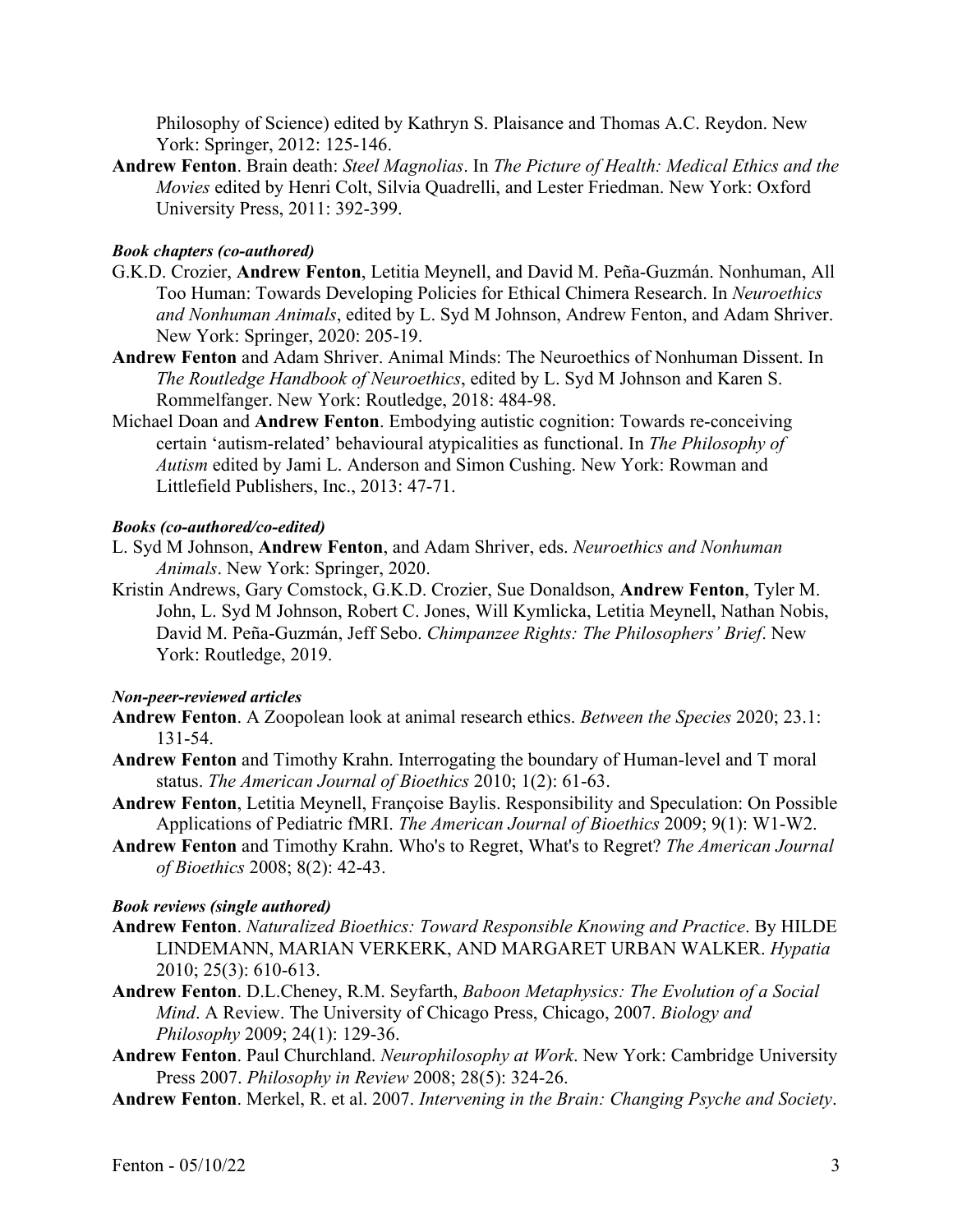New York: Springer: a review. *Neuroethics* 2008; 1: 213-15.

# *Book reviews (co-authored)*

**Andrew Fenton** and Timothy Krahn. *Disability Bioethics: Moral Bodies, Moral Difference*. By JACKIE LEACH SCULLY. *Hypatia* 2011; 26(3): 651-655.

# *Blogs/Newletters/Opinion pieces (single authored)*

- April, 2020. "COVID-19 measures in animal labs: Bad news for rodents." *Impact Ethics*: https://impactethics.ca/2020/04/27/covid-19-measures-in-animal-labs-bad-news-forrodents/.
- March, 2019. "Engage, don't exclude controversial philosopher." Opinion piece in *The Chronicle Herald* (https://www.thechronicleherald.ca/opinion/opinion-engage-dontexclude-controversial-philosopher-293722/).
- May, 2018. "Confronting a manifest injustice: toward chimpanzee rights." *Impact Ethics*: https://impactethics.ca/2018/05/19/confronting-a-manifest-injustice-chimpanzee-rights/.
- Winter, 2018. "The Ethical Importance of Transparency for Zoos and Aquaria." *Connections*, Winter 2018 (published by Canada's Accredited Zoos and Aquariums).
- September, 2017. "An animal bioethicist in Seattle." *Impact Ethics*: https://impactethics.ca/2017/09/07/an-animal-bioethicist-in-seattle/.
- September, 2016. "The Costs of Chimpanzee Research." *Impact Ethics*: https://impactethics.ca/2016/09/15/the-costs-of-chimpanzee-research/.

## *Blogs/Newletters (co-authored)/Opinion pieces*

- May, 2022. "Pig-human transplants may be a misguided attempt to address the organ shortage." (Co-authored with Françoise Baylis.) *The Conversation*: https://theconversation.com/pighuman-transplants-may-be-a-misguided-attempt-to-address-the-organ-shortage-182624.
- April, 2022. "The Ethics of Companion Animal Abandonment in Times of Crisis." (Co-authored with Timothy Krahn.) *Impact Ethics*: https://impactethics.ca/2022/04/07/the-ethics-ofcompanion-animal-abandonment-in-times-of-crisis/.
- April, 2021. "Should Nova Scotia redistribute vaccines to Ontario? Not yet." (Co-authored with Letitia Meynell.) *Impact Ethics*: https://impactethics.ca/2021/04/22/should-nova-scotiaredistribute-vaccines-to-ontario-not-yet/.
- September, 2020. "COVID-19 animal research reveals ethical shortcomings." (Co-authored with L. Syd M Johnson.) *Impact Ethics*: https://impactethics.ca/2020/09/25/covid-19-animalresearch-reveals-ethical-shortcomings/.
- August, 2020. "The Blood Harvest of Horseshoe Crabs is a Moral Fiasco." (Co-authored with Lori Marino.) 'The Blog' for The Kimmela Center for Animal Advocacy, Inc: https://www.kimmela.org/wp-content/uploads/2020/08/The-Blood-Harvest-of-Horseshoe-Crabs-is-a-Moral-Fiasco.pdf.
- March, 2018. "Philosophers' Brief on Chimpanzee Personhood." (Co-authored with L. Syd M Johnson.) *Impact Ethics*: https://impactethics.ca/2018/03/04/philosophers-brief-onchimpanzee-personhood/.
- January, 2017. "The lure of human-animal chimera research." (Co-authored with Letitia Meynell.) *Impact Ethics*: https://impactethics.ca/2017/01/30/the-lure-of-human-animalchimera-research/.
- August, 2016. "Public Comment: Should NIH Fund Research on Human-Animal Chimeras?" (Co-authored with G.K.D. Crozier, Lori Marino, Letitia Meynell, and David Peña-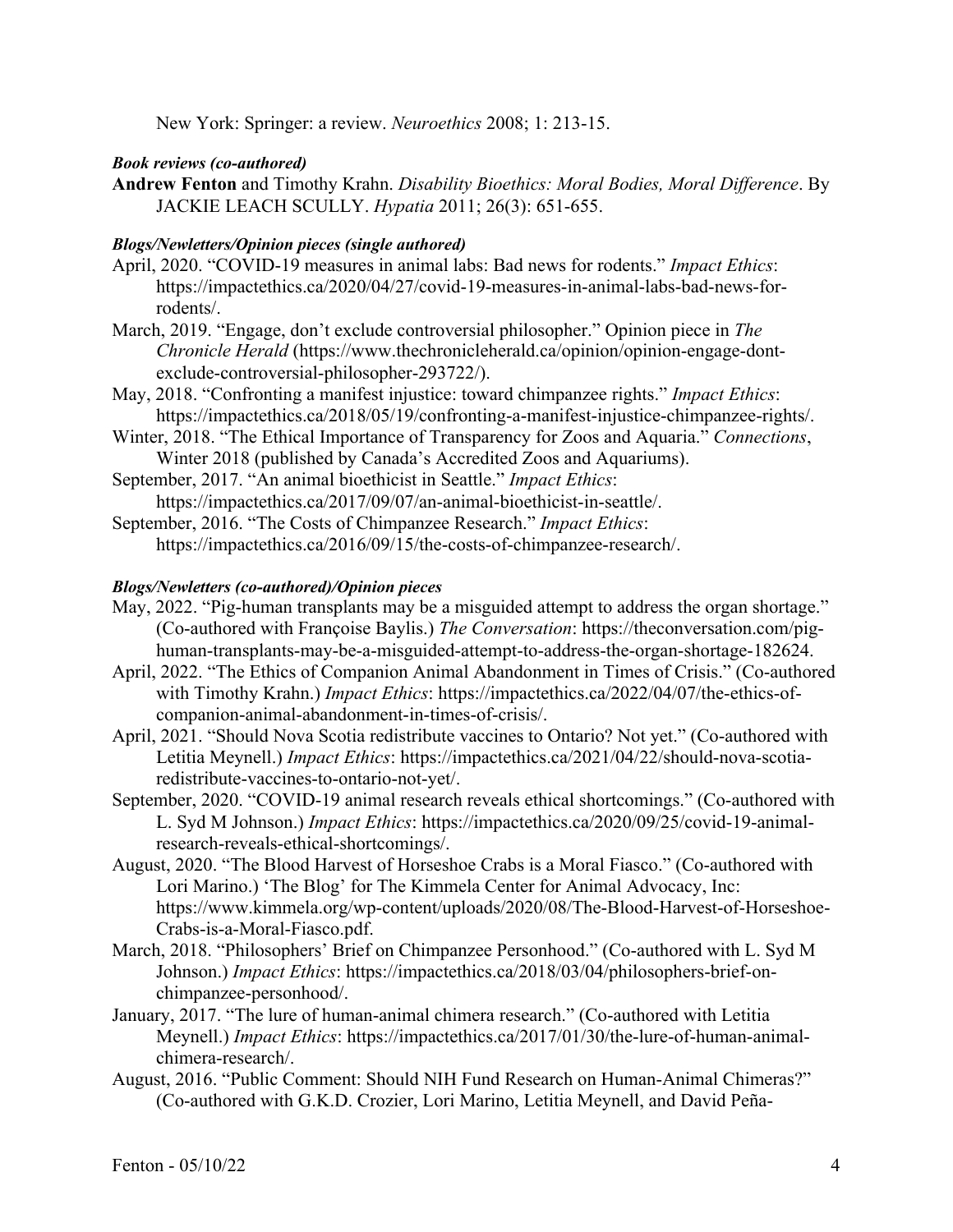Guzmán.) *Hasting Bioethics Forum*: http://www.thehastingscenter.org/challenges-nihpolicy-human-animal-chimera-research/.

- April, 2016. "The Ethics of Non-human Primate Research." (Co-authored with L. Syd M Johnson.) *Impact Ethics*: https://impactethics.ca/2016/04/05/the-ethics-of-non-humanprimate-research/.
- September, 2014. "Which lives are you 'pro'?" (Co-authored with Letitia Meynell.) *Impact Ethics*: http://impactethics.ca/2014/09/05/which-lives-are-you-pro/.

## *Advocacy/policy documents*

*Documents*

Gary L. Comstock, Sue Donaldson, **Andrew Fenton**, Tyler M. John, L. Syd M Johnson, Robert C. Jones, Will Kymlicka, Letitia M. Meynell, Nathan Nobis, David M. Peña-Guzmán, James Rocha, Bernard E. Rollin, Jeff Sebo, and Adam Shriver. 'The Philosophers' Brief in Support of Happy's Appeal' (unofficial name). Filed in the Court of Appeals of the State of New York in September, 2021

(https://www.nonhumanrights.org/content/uploads/Philosophers-Brief-Happy-Court-of-Appeals.pdf).

- Gary Comstock, G.K.D. Crozier, **Andrew Fenton**, Tyler John, L. Syd M Johnson, Robert C. Jones, Letitia Meynell, Nathan Nobis, David Peña-Guzmán, James Rocha, Bernard Rollin, and Jeff Sebo. 'Happy's Personhood: The Philosophers' Brief' (unofficial name). Filed in the Supreme Court of the State of New York, Appellate Division (First Department) in July, 2020 (https://www.nonhumanrights.org/content/uploads/Notice-of-Motion-for-Leave-Philosophers-Amicus-Happys-Case-1.pdf [starting at p.243 of the pdf]).
- Kristin Andrews, Gary Comstock, G.K.D. Crozier, **Andrew Fenton**, L. Syd M Johnson, Robert Jones, Letitia Meynell, Nathan Nobis, David Peña-Guzmán, James Rocha, Bernard Rollin, and Adam Shriver. 'Elephant Personhood: The Philosophers' Brief' (unofficial name). Filed in the Appellate Court, State of Connecticut in November, 2018 (https://www.nonhumanrights.org/content/uploads/The-Philosophers-Brief.pdf).
- Kristin Andrews, Gary Comstock, G.K.D. Crozier, Sue Donaldson, **Andrew Fenton**, Tyler M. John, L. Syd M Johnson, Robert Jones, Will Kymlicka, Letitia Meynell, Nathan Nobis, David Peña-Guzmán, James Rocha, Bernard Rollin, Jeffrey Sebo, Adam Shriver, and Rebecca L. Walker. 'Chimpanzee Personhood: The Philosophers' Brief.' Filed in the Court of Appeals, State of New York in February, 2018 (https://www.nonhumanrights.org/content/uploads/In-re-Nonhuman-Rights-v.-Lavery-
	- Proposed-Brief-by-PHILOSOPHERS-74435.pdf).

# *Theses*

- *Aping the substantive epistemic subject? In search of epistemic equals in the genus* Pan. Doctoral Thesis, Department of Philosophy, University of Calgary, April, 2007.
- *Does Fido know that the cat is on the mat? An account of, and response to, Externalist Reliabilism*. Masters Thesis, Department of Philosophy, Dalhousie University, September, 1995.
- *Plantinga and the Rationality of Theistic Belief*. Honours Thesis, Department of Philosophy, Acadia University, September, 1994.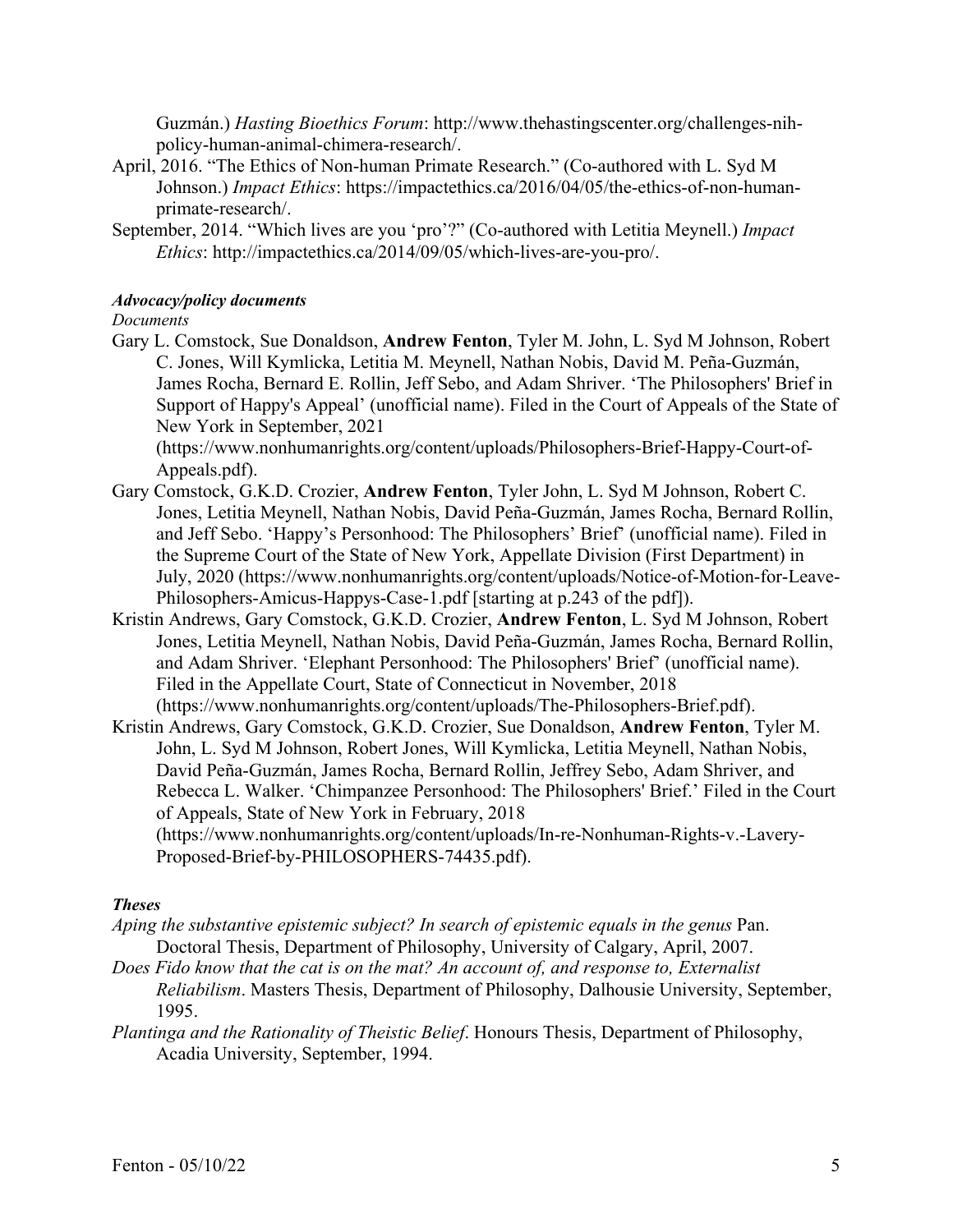## *Grants (external; PI, co-applicant, or co-author)*

- 2017. "Respect your fellow 'earthling': What we owe other animals." Open Academy grant. The Royal Society of Canada, Atlantic. Co-Principal Investigator. (\$3,000).
- 2016. "'Chimpopolis': Science, Society, and the Philosophical Animal." Insight Development Grant. Social Sciences and Humanities Research Council. Co-applicant. (\$59,000.)
- 2016. "Political Animals." Open Academy grant. The Royal Society of Canada, Atlantic. Coapplicant. (\$3,000.)
- 2008 "Autism: Research Priorities and the Public Purse." Café Scientifique Grant. Canadian Institutes of Health Research. Co-applicant. (\$3,000.)

# *Grants (external; collaborator)*

2016 National Science and Engineering Research Council (NSERC) Collaborative Research and Training Experience Grant for ReNewZoo – Training Conservation Professionals for the Zoo/Aquarium of the 21st Century (Principal Investigator: Albrecht Schulte-Hostedde). Collaborator. (\$1,650,000.)

## *Grants (internal)*

2012 Research assistant grant. Dean of Arts and Humanities. California State University – Fresno.

#### *Peer-reviewed presentations*

- August, 2021. "Holding animal-based research to our highest ethical standards." The 11<sup>th</sup> World Congress on Alternatives and Animal Use in the Life Sciences. (Virtual conference.) Hosted: Maastricht, Netherlands.
- May, 2017. "Toward a chimpanzee social epistemology." Knowledge in Nonhuman Species: The Epistemic Levers Hypothesis symposium at the Canadian Philosophical Association conference. Toronto, ON.

. "Co-creating decisional authority in compromised spaces." The Animal Sciences Meet Animal Ethics symposium at the Canadian Philosophical Association conference. Toronto, ON.

- October, 2017. Panel: "Belmont for Animals? Considering a Framework for Protecting Nonhuman Primates in Research." The American Society for Bioethics and Humanities 19th Annual Meeting. Sheraton Kansas City Hotel, Kansas City, MO (co-presented with Hope Ferdowsian, Syd Johnson, and Adam Shriver).
- October, 2016. "On bad foundations and poor (regulatory) construction." Animal Bioethics Affinity Group, The American Society for Bioethics and Humanities 18th Annual Meeting. Hyatt Regency Washington on Capitol Hill, Washington, DC (co-authored and copresented with David Peña-Guzmán).
- May, 2016. Presentation about dissent and chimpanzee research ethics on the panel— "Considering the Perspectives of Non-human Animals in Research Ethics." Canadian Bioethics Society 27<sup>th</sup> Annual Conference. Marriott Downtown Eaton Centre Hotel, Toronto, Ontario.
- October 2015. Presentation about dissent and animal research ethics on the panel—"Minding Animals: Ethical Implications for Research." The American Society for Bioethics and Humanities 17<sup>th</sup> Annual Meeting. Hilton Americas-Houston, Houston, Texas.
- June, 2015. "Toward Aligning Ethical Frameworks: from the Lab to the Dinner Table." Philosophical Reflections on Ethical Eating – A Panel. Canadian Philosophical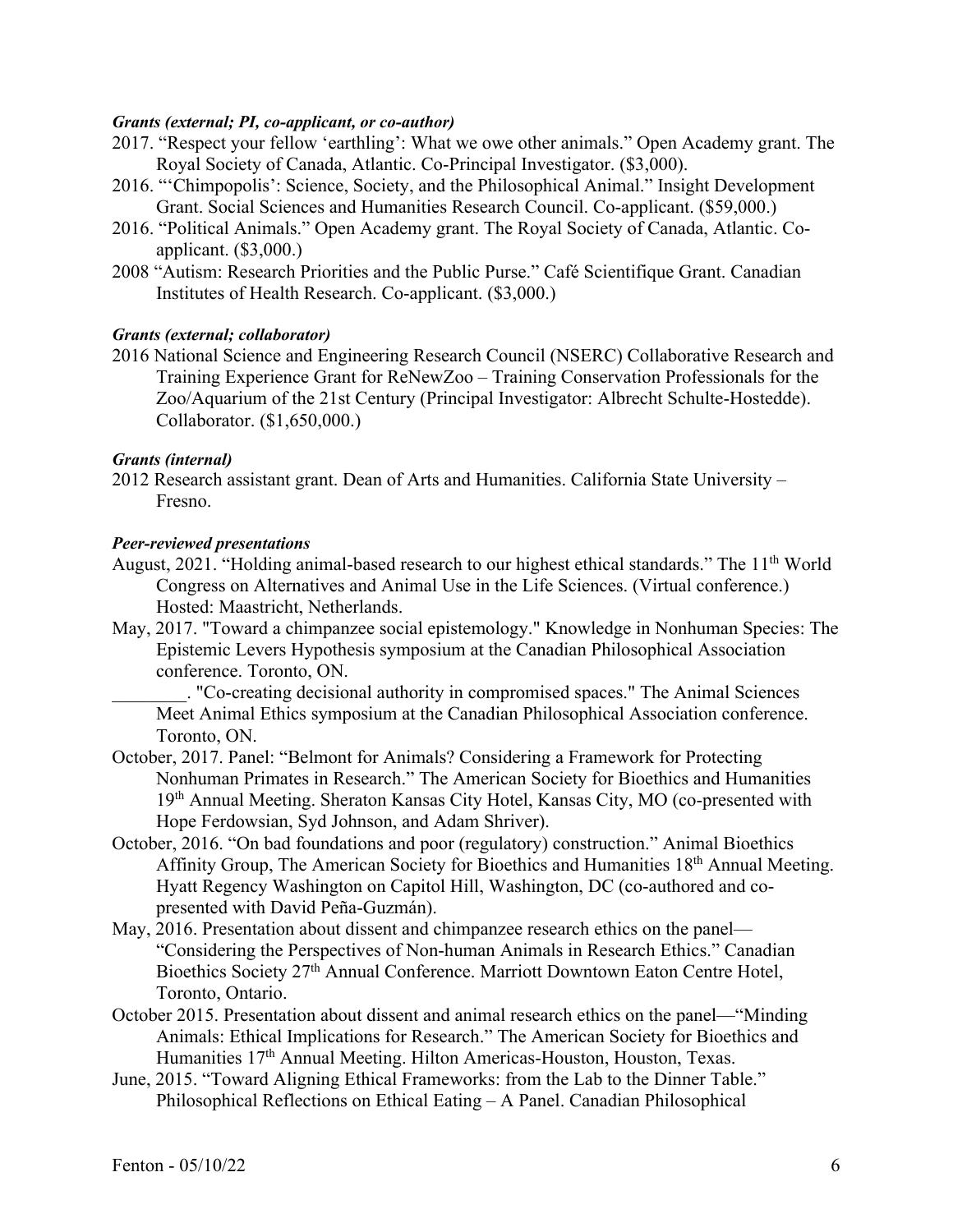Association. University of Ottawa, Ottawa, Ontario.

- November, 2014. "Looking for Moral Norms in All the Wrong Places." All Things Great and Small: Interdisciplinary Interspecies Community (conference). University of California – Davis, Davis, California.
- October, 2014. "Bioethics and the market for lemons." The American Society for Bioethics and Humanities 16<sup>th</sup> Annual Meeting. Hilton Bayfront, San Diego, California (co-authored with Timothy Krahn and Françoise Baylis; presented by Timothy Krahn).
- June, 2013. "Chimpanzee Knowledge." Canadian Society for the History and Philosophy of Science. University of Victoria, Victoria, British Columbia.
- October, 2011. "A Tired Impasse: Experimental Science and Chimpanzee Dissent." Advancing Publicly Engaged Philosophy. Washington Plaza Hotel, Washington, D.C.
- May, 2010. "Chimpanzee knowledge and some implications for analytic naturalized epistemology." Canadian Society for the History and Philosophy of Science. Concordia University, Montreal, Quebec.
- October, 2009. "'Sexing the Brain': Gender and Autism." The American Society for Bioethics and Humanities 11<sup>th</sup> annual meeting. Hyatt Regency Washington on Capitol Hill, Washington, D.C. (presented by Timothy Krahn).
- September, 2009. "'Sexing the brain': Gender and Autism." Brain Matters: New Directions in Neuroethics. Dalhousie University, Halifax, Nova Scotia (with Timothy Krahn).
- June, 2008. "Re-conceiving nonhuman animal knowledge through contemporary primate cognitive studies." Biological Explanations of Behavior: Philosophical Perspectives. Leibniz University of Hannover, Hannover, Germany.
- May, 2006. "Revising our recipe for chimpanzee knowledge." Canadian Philosophical Association Conference. York University, Toronto, Ontario.
- December, 2000. "Human knowledge as animal knowledge: broadening the community of knowers." Society for the Study of Ethics and Animals, Eastern Division Conference of the American Philosophical Association. New York Hilton, New York, New York.
- May, 2000. "Human knowledge as animal knowledge: broadening the community of knowers." Canadian Philosophical Association Conference. University of Alberta, Edmonton, Alberta.
- October, 1999. "Naturalized Epistemology at the end of the 20th Century: Moving beyond human knowing." Western Canadian Philosophical Association Conference. University of Saskatchewan, Saskatoon, Saskatchewan.
- November, 1998. "On the very idea of a moral ape." Western Canadian Philosophical Association Conference. University of British Columbia, Vancouver, British Columbia.
- May, 1998. "What is so wrong with Narrow Reflective Equilibrium?" Canadian Philosophical Association Conference. University of Ottawa, Ottawa, Ontario.
- November, 1997. "What is so wrong with Narrow Reflective Equilibrium?" 49th Annual Northwest Conference on Philosophy. Central Washington University, Ellensburg, Washington.
- October, 1997. "Davidson and the problem of other (non-human animal) minds." Western Canadian Philosophical Association Conference. University of Manitoba, Winnipeg, Manitoba.
- May, 1997. "Davidson and the problem of other (non-human animal) minds." 1997 Canadian Graduate Students in Philosophy Conference. University of Alberta, Edmonton, Alberta.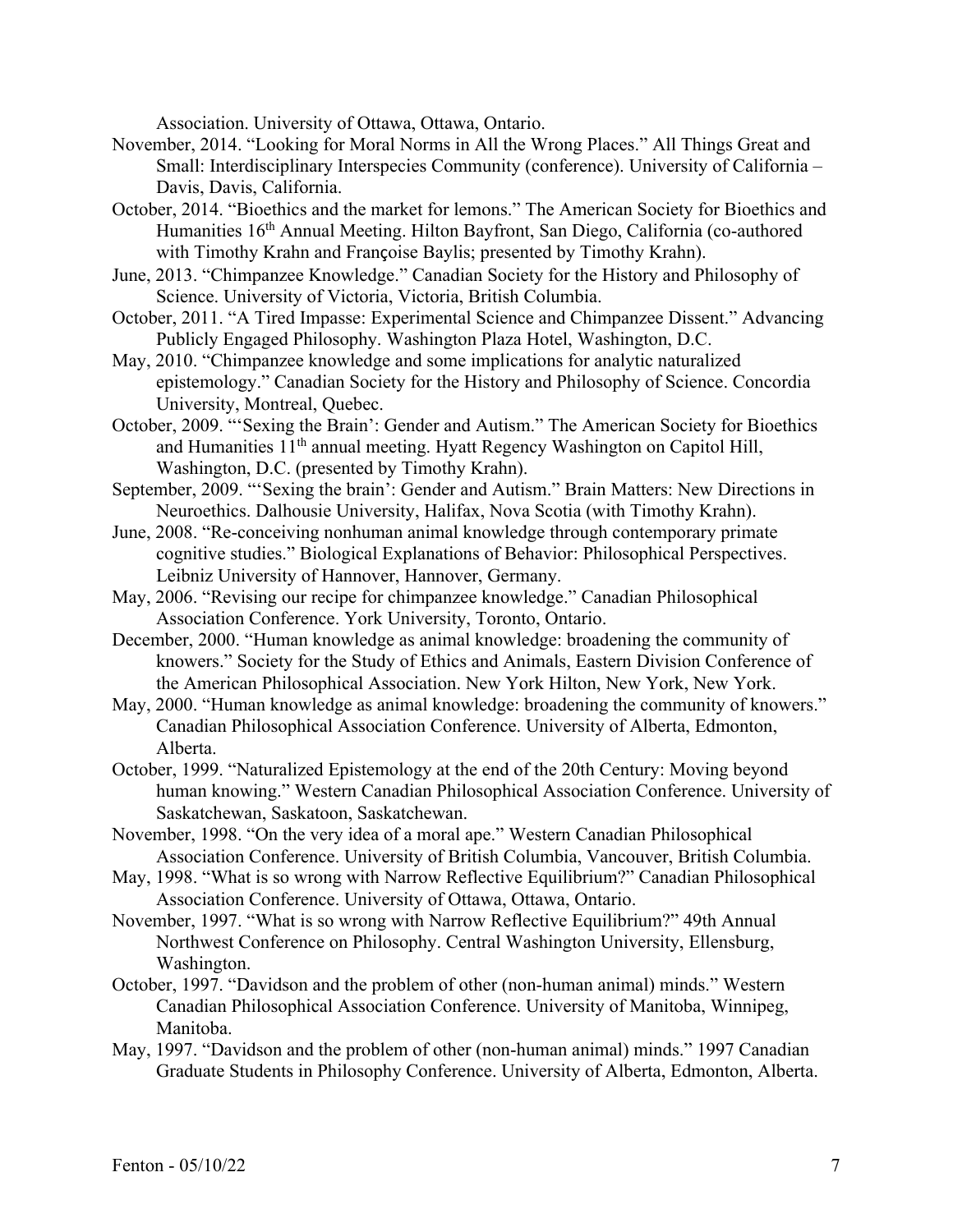## *Invited presentations*

*Conferences/Workshops*

- August, 2020. "Re-seeing animal research ethics in light of COVID-19." Contagion Narratives: Society, Culture and Ecology of the Global South. (Virtual conference.) Host: Vellore Institute of Technology, Vellore, Tamil Nadu (India).
- August, 2017. "Chimera Troubles: On a better ethics of human-animal chimera research." The 10<sup>th</sup> World Congress on Alternatives and Animal Use in the Life Sciences. Seattle, Washington.
- May, 2014. "Willing nonhuman animal research subjects: research ethics and animal cooperation." Animal Philosophy Symposium. University of California – Davis, Davis, California.
- December, 2013. "On solid ground: chimpanzee dissent and trapdoor clauses." Personhood Beyond the Human Conference. Yale University, New Haven, Connecticut.
- July, 2013. "No longer patient: chimpanzees and dissent in some coercive contexts." Animal Studies Symposium: Human relations with other animals: from the home front to the wild side. Dalhousie University/NASCAD University/University of King's College, Halifax, Nova Scotia.
- April, 2013. "Buddhism and Extended Mind Theory: A Lens for an Extended Ethics?" International Workshop: Buddhism and Science. University of Toronto Scarborough, Toronto, Ontario.
- June, 2010. "Prospects and continuing tensions in the ethics of animal research." *Braving the Brain: Ethical Issues in Neuroscience* (symposium). Dalhousie University, Nova Scotia.
- May, 2010. "To catch a lie." *Neuroimaging, Neuroscience and the Law* (workshop). Prince George Hotel, Halifax, Nova Scotia.

*Groups/Societies*

- March, 2015. "Some animals can refuse to participate in research why this should be of more concern in animal research ethics." Apeiron Society for the Practice of Philosophy. Calgary, Alberta.
- July, 2011. "Animal minds, animal research ethics and chimpanzee dissent." Animal Studies Group. University of King's College, Halifax, Nova Scotia.
- November, 2008. "Buddhism, extended mind and neuroethics." King's Eastern Philosophy Discussion Group (sponsored by the King's Residence Leadership Program). University of King's College, Halifax, Nova Scotia.
- June, 1999. "On the Very Idea of a Moral Ape." The Biology and Philosophy of Evolution Discussion Group, University of Western Ontario, London, Ontario.

#### *Visiting speaker*

- April, 2015. "Toward a Critical Buddhist Neuroethics: The Case of Pharmaceutical Cognitive Enhancement." Smith College, Northampton, Massachusetts.
- January, 2013. "Can a chimp say 'No'?" Animals and Animality Lecture Series. University of King's College, Halifax, Nova Scotia.
- November 2009. "Confucius, Wang Yang-ming, and a Non-anthropocentric Bio-ethics." Chinese Studies Speakers Series. Dalhousie University, Halifax, Nova Scotia.
- March, 2007. "Buddhism and the ethics of pharmaceutical cognitive enhancement." Cape Breton University, Sydney, Nova Scotia.
- January, 2007. "Being religious and engaging in the public sphere in Canada." Crosscurrents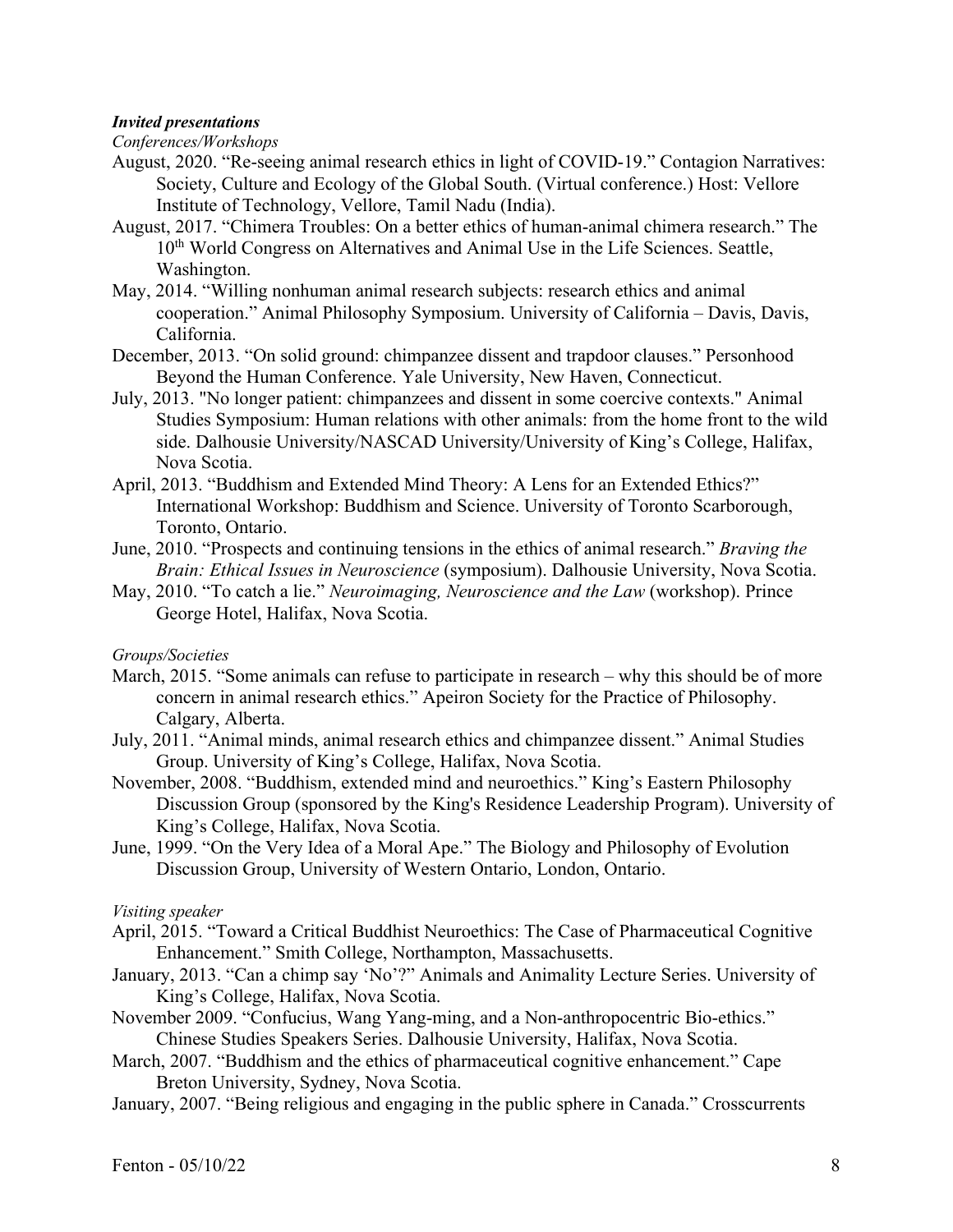Seminar Series (sponsored by the Dalhousie Institute on Society and Culture). Dalhousie University, Halifax, Nova Scotia.

# *Other presentations*

*Conferences/workshops*

- October, 2021. "Can we develop more ethically sound harm-benefit analyses in the animal sciences?" Atlantic Region Philosophers Association. (Virtual conference) Hosts: Mount Allison University, Sackville, New Brunswick.
- October, 2021. "Can we develop more ethically sound harm-benefit analyses in the animal sciences?" Canadian Animal Law Conference 2021. (Virtual conference) Hosts: Animal Justice, Ontario.
- June, 2021. "Intersubjective expectations, shared norms, and captive animal well-being." "Normative Animals" Conference. (Virtual conference) Hosts: York University, Toronto, Ontario.
- September, 2020. "For the good of all: Non-anthropocentric animal research ethics and pandemics." Canadian Animal Law Conference 2020. (Virtual conference) Hosts: Animal Justice and University of Toronto Faculty of Law, Toronto, Ontario.
- October, 2019. "Humane Driving: Automatic Driving While Minding Other Animals." Canadian Animal Law Conference. Dalhousie University, Halifax, Nova Scotia.
- October, 2018. "Decisional capacities in chimpanzees." Atlantic Region Philosophers Association. St. Francis Xavier University, Antigonish, Nova Scotia.
- May, 2018. Commentary on "Relational Value, Territorial Rights, and Climate Change" by J. Szende. "Shaping a More Just Bioethics: A Celebration of the Work of Susan Sherwin." Part of the 200<sup>th</sup> anniversary celebrations for Dalhousie University, Halifax, Nova Scotia.
- January, 2018. "Co-Creating Decisional Authority in Compromised Spaces." 4<sup>th</sup> Minding Animals Conference. Universidad Nacional Autónoma de México, Mexico City, Mexico.
- October, 2017. "Buddhism and Animal Research Ethics: Beyond Abolitionism." Atlantic Region Philosophers Association. Saint Mary's University, Halifax, Nova Scotia.
- October, 2016. "From farm to laboratory: Toward aligning ethical frameworks." Atlantic Region Philosophers Association. Acadia University, Wolfville, Nova Scotia.
- July, 2015. "Looking for moral norms in all the wrong places? On the nature and significance of nonhuman animal 'entangled normativity'." International Society for the History, Philosophy, and Social Studies of Biology. L'Université du Québec à Montréal, Montréal, Québec.
- June, 2015. "On neurodiversity." A panel discussion of pediatric neurosurgery and Tourette's Syndrome. Neuroethics Network. L'Institut du Cerveau et de la Moelle Épinière, CHU Pitié-Salpêtrière, Paris, France.
- July, 2011. "Neuroscience and the Problem of Other Animal Minds: Why It May Not Matter as Much as Some think." International Society for the History, Philosophy, and Social Studies of Biology. University of Utah, Salt Lake City, Utah.
- December, 2010. Commentary on "Meditation on Dependent Origination" by Ven. Khenpo Ngawang Jorden. International Conference on Science, Spirituality and Education. Hosted by the Government of Sikkim, Gangtok, India.
- October, 2010. "Chimpanzee Knowledge and Naturalized Social Epistemology." Atlantic Region Philosophers Association. University of King's College, Halifax, Nova Scotia.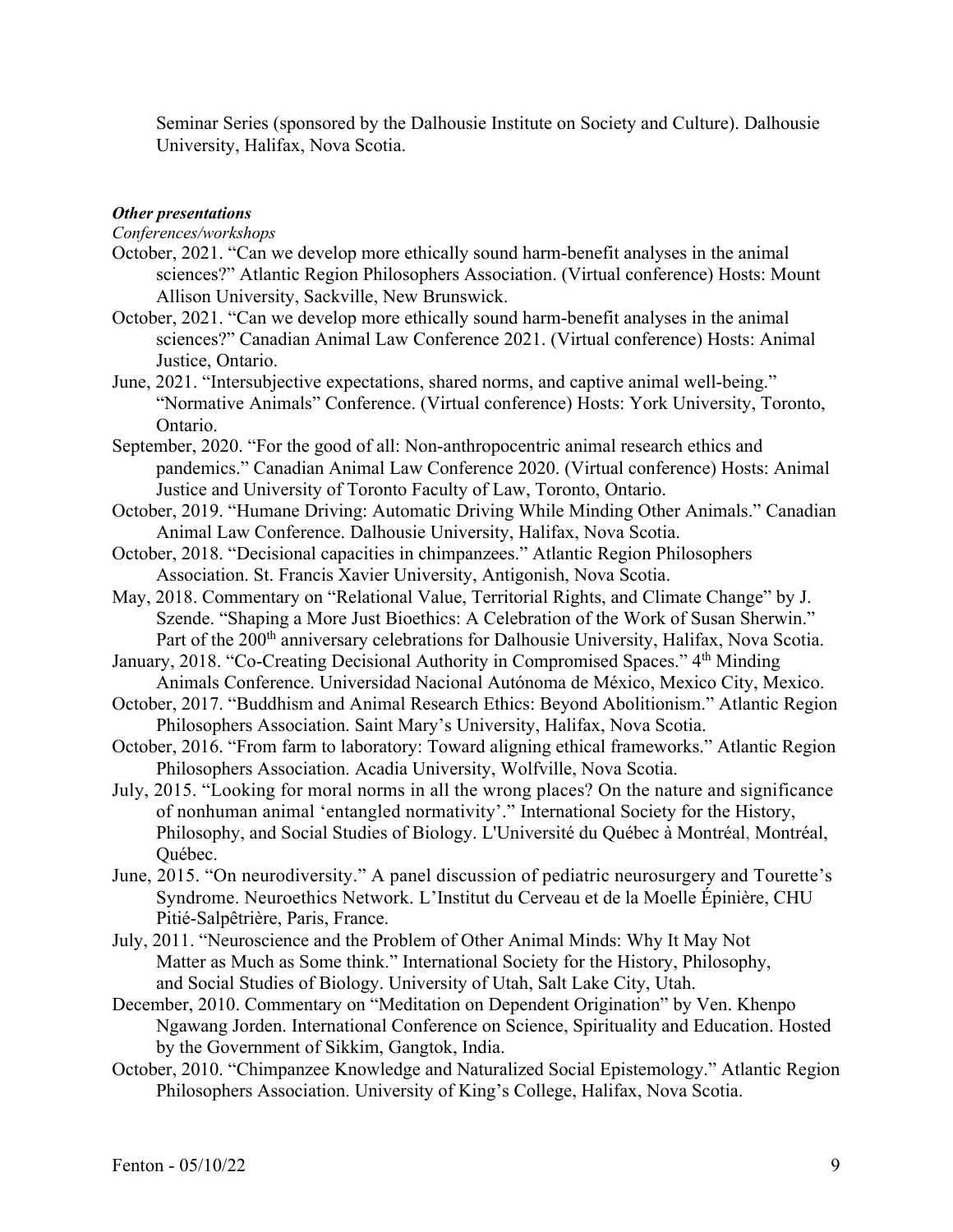- October, 2008. "On the improbable future of neuropolitical imaging." Co-presented with Letitia Meynell. Atlantic Region Philosophers Association. St. Francis Xavier University, Antigonish, Nova Scotia.
- February, 2003. "Exclusivism, deductive closure and a paradox of epistemological pluralism." Annual Symposium on the Philosophy of Religion. University of Western Ontario and King's College, London, Ontario.
- January, 2003. "A much needed addition to the philosopher's tool-box: On how to show Biblical Literalists that they can be both pro and anti-lesbian or gay." The Gender and Society Worksho. The University of Western Ontario, London, Ontario.
- July, 2001. "Knowing me and knowing ewe: Towards better accommodating nonhuman knowledge." International Society for the History, Philosophy, and Social Studies of Biology. Quinnipiac University, Hamden, Connecticut.
- June, 1999. Commentary on "Understanding our Attitude toward the Motivation of Trusted Others" by C. McLeod. Canadian Philosophical Association Conference. Universite de Sherbrooke, Sherbrooke, Québec.
- March, 1999. Commentary on "Is There a Real Self? Embodiment, Agency, and Experiential Unity" by R. Ellis. Mid-South Philosophy Conference. University of Memphis, Memphis, Tennessee.

*Department presentations*

- November, 2020. "Humane Driving" (co-presented with Vaughan Black). Department of Philosophy, Dalhousie University, Halifax, Nova Scotia.
- March, 2018. "Why Tommy and Kiko Deserve Habeas Corpus Relief" (a presentation of "Chimpanzee Personhood: The Philosophers' Brief" (co-presented with Letitia Meynell)). Department of Philosophy, Dalhousie University, Halifax, Nova Scotia.
- November, 2017. "Buddhism and animal research ethics: beyond abolitionism." Department of Philosophy, Dalhousie University, Halifax, Nova Scotia.
- November, 2017. "Opening Up Philosophy in Western Universities" a panel discussion (with Tiffany Gordon, Chike Jeffers, Sundar Sarukkai). Department of Philosophy, Dalhousie University, Halifax, Nova Scotia.
- March, 2016. "From Laboratory to Farm: Toward Aligning Ethical Frameworks Concerning Other Animals." Department of Philosophy, Dalhousie University, Halifax, Nova Scotia.
- June, 2014. "Willing nonhuman animal research subjects: research ethics and animal cooperation." Department of Philosophy, Dalhousie University, Halifax, Nova Scotia.
- September, 2013. "No longer patient: chimpanzees and dissent in some coercive contexts." Department of Philosophy, California State University – Fresno, Fresno, California.
- January, 2012. "On the need to redress an inadequacy in animal welfare science: toward an internally coherent framework." Department of Philosophy, Dalhousie University, Halifax, Nova Scotia.
- March, 2011. "Neuroscience and the problem of other animal minds: Why it may not matter so much for bioethics." Department of Philosophy, California State University – Fresno, Fresno, California.
- March 2009. "Re-seeing Autism: Considerations and implications." Department of Bioethics, Dalhousie University, Halifax, Nova Scotia.
- February, 2008. "Naturalized epistemology and contemporary nonhuman primate cognitive studies: On revising our understanding of chimpanzee knowledge." Wells College, Aurora, New York.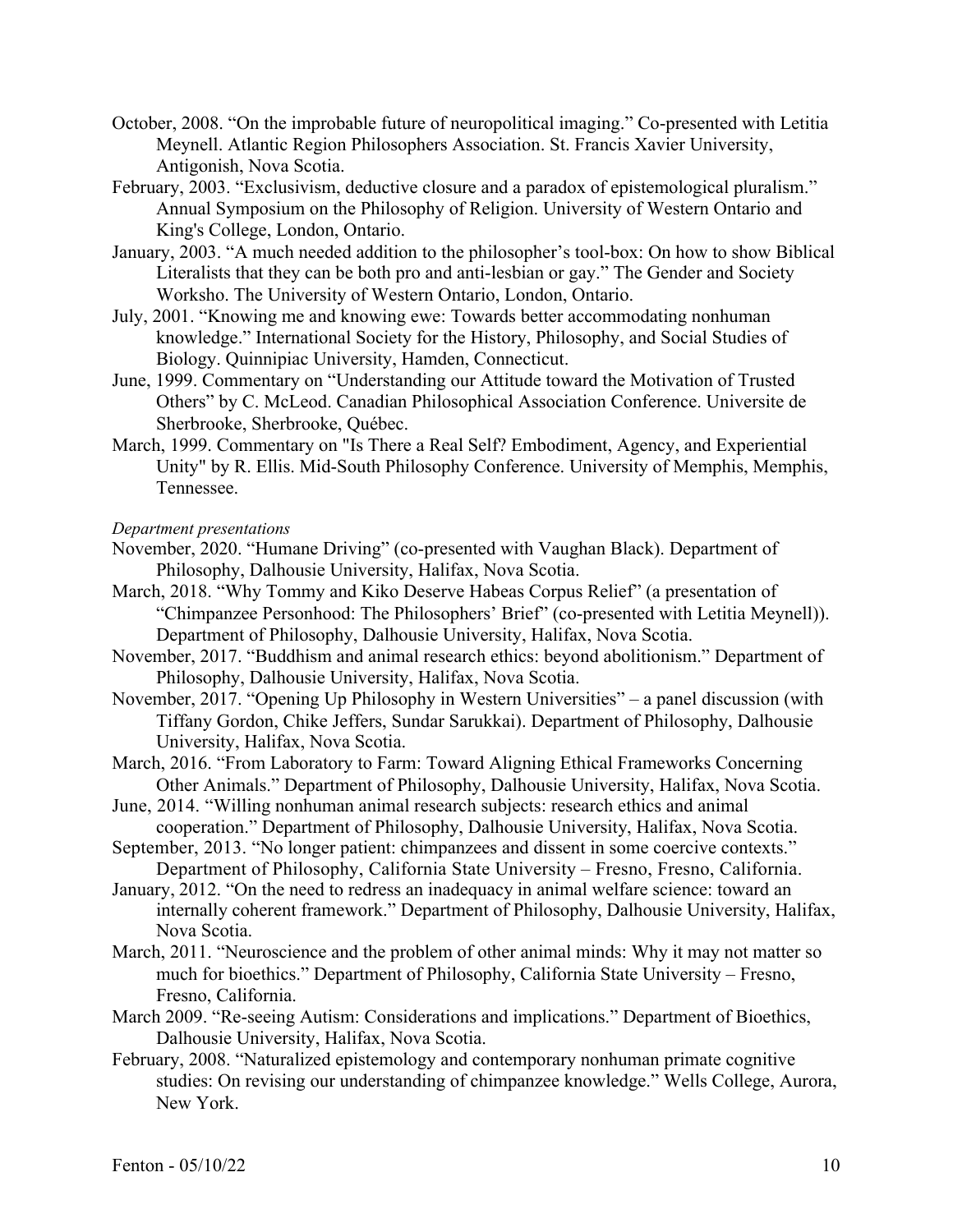- November, 2006. "Chimera Research and Stem Cell Therapies for Human Neurodegenerative Disorders" (co-presented with Françoise Baylis). Department of Philosophy, Dalhousie University, Halifax, Nova Scotia.
- December, 2005. "Revising our recipe for chimpanzee knowledge We need a tad more *yang*  and a tad less *yin*." Department of Philosophy, Dalhousie University, Halifax, Nova Scotia.

## *Moderated discussions/panels*

- October, 2020. Participant on a themed 'workshop' panel, "The Need for a Transition to a Plant-Based Food System in Canada." Virtual panel, hosted by Nation Rising.
- January-February, 2018. Ethicist and Philosopher for a film and panel series, "Pushing Boundaries: A film series with expert-led panel discussions about what we owe other animals." Halifax Central Public Library, Halifax, Nova Scotia.
- October, 2017. Discussion facilitator: Bioethics and Biopolitics Workshop. ReNewZoo annual student's symposium, Mariott Hotel, Ottawa, ON (discussion leader, Gillian Crozier (Laurentian University)) (invited).
- September, 2017. Discussion facilitator: 2 concurrent sessions on Ethics in Zoos (discussion leader, Gillian Crozier (Laurentian University)). Annual meeting of Canada's Accredited Zoos and Aquariums (CAZA), Marriott Hotel, Ottawa, ON (invited).
- February, 2017. Discussant (interlocutor with a speaker), "I am NOT an animal: The signature cry of our species" symposium. Emory University, Atlanta, Georgia (invited).
- January, 2017. Panel moderator, ''Fixing' the Human Genome, Promises and Pitfalls: What can we do, what should we do?' Café Scientifique, Just Us! Coffeehouse, Halifax, Nova Scotia (invited).
- July, 2016. Discussion moderator, 'Political Animals Panel.' Halifax Central Public Library, Halifax, Nova Scotia (invited).
- May, 2014. Discussion moderator, "Xenotransplantation: The International Debate." Novel Tech Ethics' 'Exploring Ethics Through Film' series. Halifax Public Library, Halifax, Nova Scotia (invited).
- April, 2011. Ethicist and Philosopher for a film and panel discussion, "Friends, Enemies and Asperger's Syndrome." Viewfinders: International Film Festival for Youth. Empire Theatres Dartmouth Crossing, Dartmouth, Nova Scotia (invited).
- January, 2011. Philosopher for a Novel Tech Ethics film and panel discussion. Dalhousie University, Halifax, Nova Scotia (invited).
- January-February, 2010. Ethicist for a Novel Tech Ethics 4 part film and panel discussion series. Halifax Infirmary, Halifax, Nova Scotia (invited).
- April, 2009. Neuroethicist and philosopher for a panel discussion on autism, employment, independence and autonomy at the Autistic Self-Advocacy Conference: Real People Living Real Lives. Halifax, Nova Scotia (invited).
- February, 2009 (two evenings). Neuroethicist for a Canadian Institutes of Health Research Café Scientifique—"Autism: Research Priorities and the Public Purse." Halifax, Nova Scotia.
- March, 2008. Bioethicist for a Novel Tech Ethics film screening and panel discussion of Oliver Sacks's *Rage for Order: Autism*. Halifax Infirmary, Halifax, Nova Scotia (invited).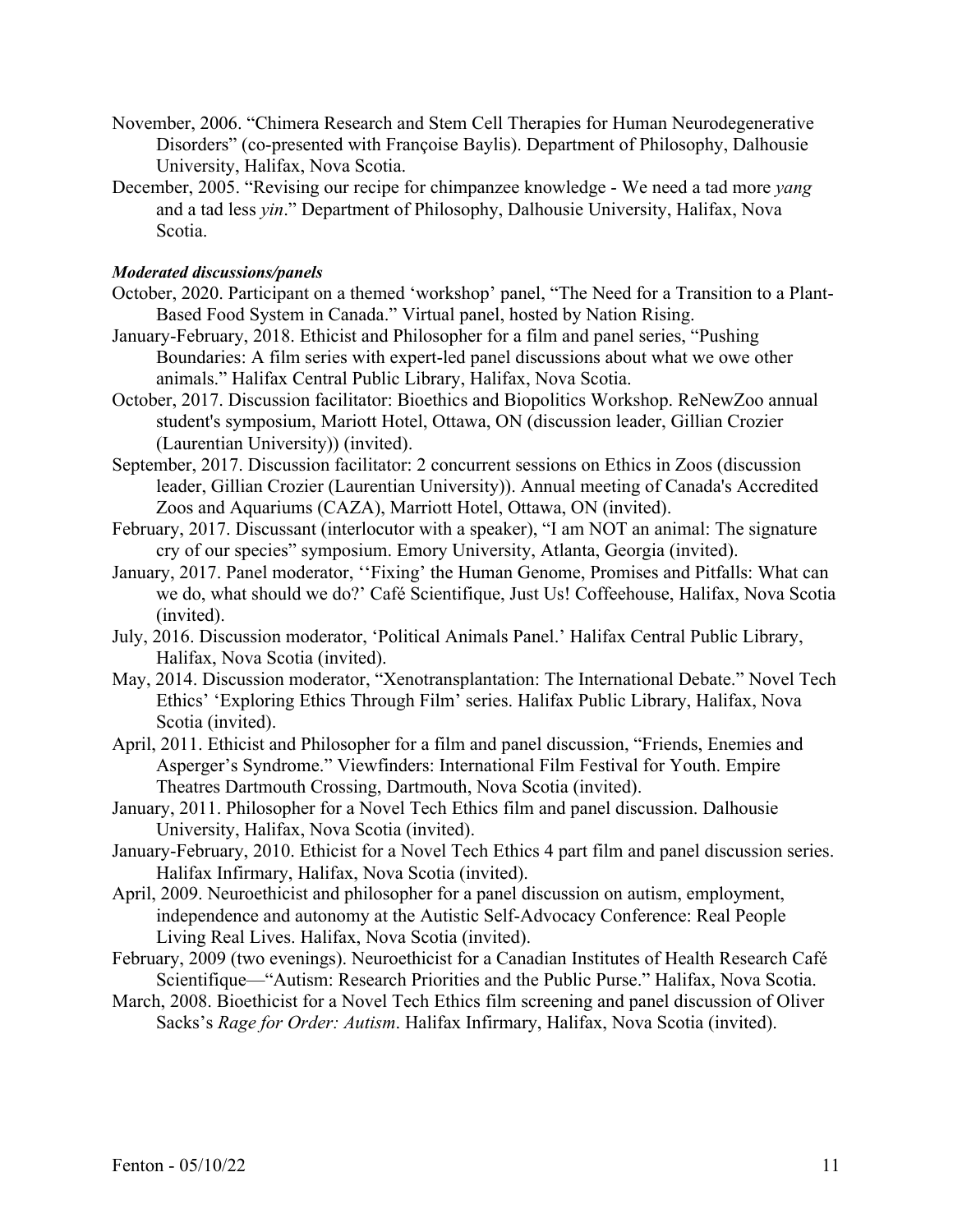# *Posters*

- June, 2009. "Justice and Autism: Research Priorities and Public Service Supports." Co-authored with Timothy Krahn. 20<sup>th</sup> Canadian Bioethics Society Annual Conference, Hamilton, Ontario (peer-reviewed).
- November, 2008. "Novel Neurotechnologies in Film." Co-authored with Timothy Krahn (primary author) and Letitia Meynell. Neuroethics Society, Washington D.C. (peerreviewed).
- October, 2008. "Ethical challenges and interpretive difficulties with non-clinical applications of pediatric fMRI." Co-authored with Françoise Baylis and Letitia Meynell. National Research Council Institute for Biodiagnostics (Atlantic)'s Advances in Biomedical Imaging Symposium (Poster Session), Halifax, Nova Scotia.
- October, 2008. "Neuroethics Considerations and *Minority Report*." Co-authored with Timothy Krahn (primary author) and Letitia Meynell. National Research Council Institute for Biodiagnostics (Atlantic)'s Advances in Biomedical Imaging Symposium (Poster Session), Halifax, Nova Scotia.

# **Teaching Experience**

# *2016-present – Dalhousie U.*

- Phil 2205/Rels 2205 (**Philosophy of Religion**) Department of Philosophy, Fall, 2017; Winter, 2021; Winter, 2022.
- Phil 2680 (**Ethics in Science**) Department of Philosophy, Winter, 2017; Fall, 2018; Winter, 2021.
- Phil 4960 (**Minding Animals** [reading course]) Department of Philosophy, Winter, 2021.
- Phil 2810 (**Ethics and Health Care: Social Policy**) Department of Philosophy, Winter, 2019; 20.
- Hesa 6100 (**Ethical Decisions in Health Administration**) Health Administration, Fall, 2018.
- Phil 3106 (**Animal Ethics**) Department of Philosophy, Winter, 2018; Fall, 2019; Fall, 2021.
- Phil 4980/5980 (**Philosophy of Animal Minds** [reading course]) Department of Philosophy, Fall, 2017 (co-taught).
- Phil 4220/5220 (**Work in Critical Animal Philosophy** [senior seminar and graduate course]) Department of Philosophy, Fall, 2016.
- Phil 5980 (**Philosophy of Animal Behaviour and Cognition** [reading course]) Department of Philosophy, Fall, 2019.

# *2011-2016 – CSU-Fresno*

- Phil 130 (**Philosophy of Religion**) Department of Philosophy, California State University Fresno; Fall, 2012; Spring, 2016.
- Phil 123 (**Bioethics**) Department of Philosophy, California State University Fresno; Spring, 2013; 2015; 2016.
- Phil 120 (**Contemporary Conflicts of Morals**) Department of Philosophy, California State University – Fresno; Fall, 2011 (3 sections); Spring, 2012 (2 sections); Fall, 2012 (3 sections); Fall, 2013 (3 sections); Spring, 2015 (3 sections); Fall, 2015 (2 sections); Spring, 2016 (2 sections).
- Phil 170T (**Minding Animals: Exploring philosophical issues surrounding the human use of other animals** [senior seminar]) Department of Philosophy, California State University – Fresno; Spring, 2012; Fall, 2015.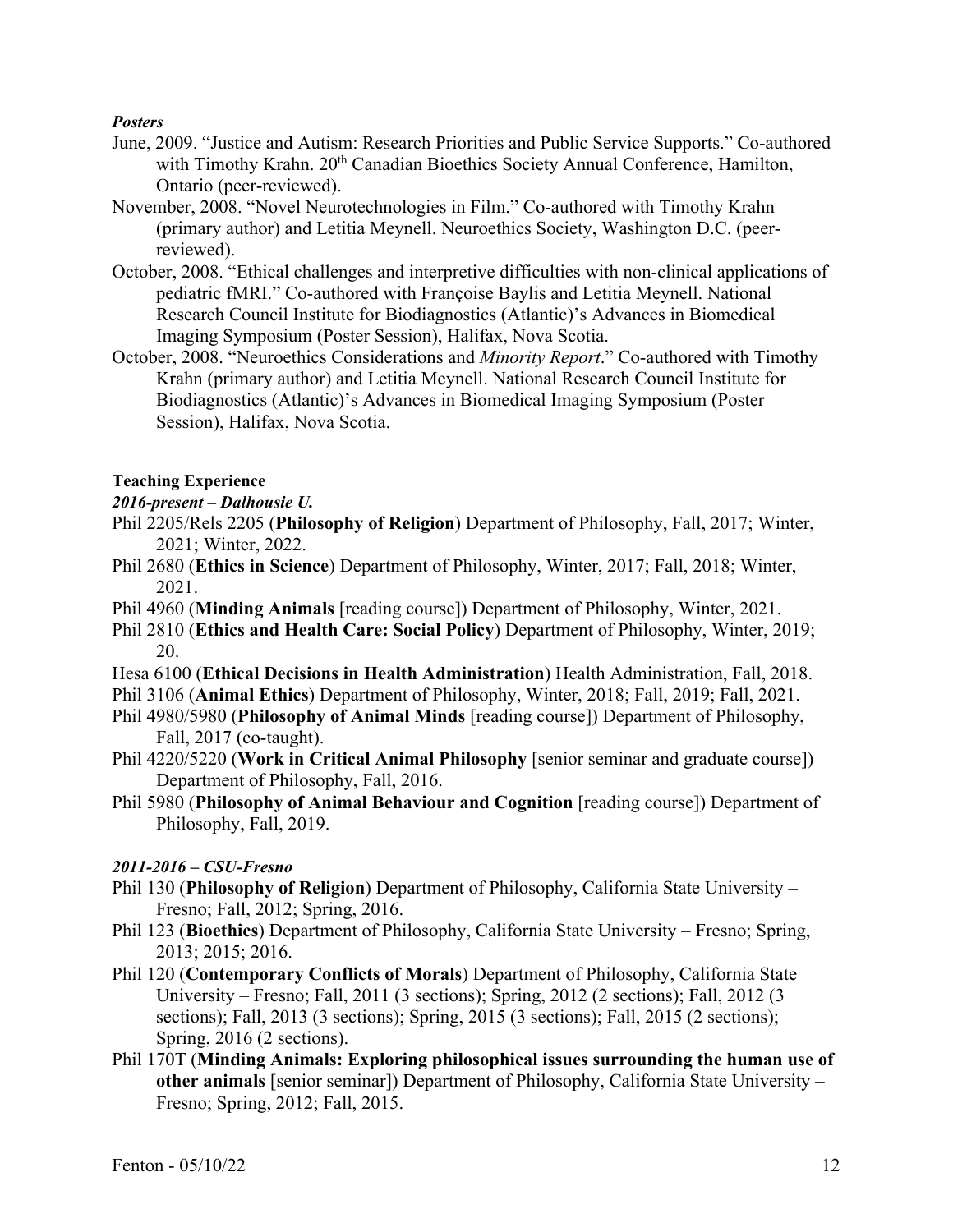- Phil 192 (**Directed Reading: Philosophy of Autism**) Department of Philosophy, California State University – Fresno; Spring, 2015.
- Phil 192 (**Directed Reading: Animal Ethics**) Department of Philosophy, California State University – Fresno; Fall, 2012; Spring, 2013.
- Phil 20 (**Moral Questions**) Department of Philosophy, California State University Fresno; Spring, 2013 (3 sections).

# *1999-2008 (pre-CSU-Fresno)*

- COMR 2012 (**Chinese and Japanese Religions**) Department of Comparative Religion, Dalhousie University; Winter, 2006; 2007; 2008.
- Philosophy 3404 (**Theory of Knowledge: Foundations**) Department of Philosophy, Saint Mary's University; Fall, 2005.
- Philosophy 1010 (**Introduction to Philosophy**) Department of Philosophy, Dalhousie University; Winter, 2005.
- Philosophy 020 (**Introduction to Philosophy**) Department of Philosophy, University of Western Ontario; Summer, 2003.
- Philosophy 154E.650 (**Asian Philosophies**). Distance Studies, University of Western Ontario; Fall and Winter, 2002-2003, 2003-04.
- Women's Studies 345F (**Women and World Religions**). The Centre for Women's Studies and Feminist Research, University of Western Ontario; Fall, 2002.
- PHIL 249 (**Ethics**). Department of Philosophy, University of Calgary; Spring, 2002.
- Philosophy 154E (**Asian Philosophies**). Department of Philosophy, University of Western Ontario; Fall and Winter, 2001-2002; 2002-2003; 2003-04.
- PHIL 347 (**Contemporary Moral Problems**). Department of Philosophy, University of Calgary; Fall, 2000.
- PHIL 331 (**Philosophy of Religion**). Department of Philosophy, University of Calgary; Spring, 2000.
- PHIL 275 (**Introductory Logic**). Department of Philosophy, University of Calgary; Fall, 1999.

## *Course creation/revision*

Philosophy 154E.650 (**Asian Philosophies**). Distance Studies, University of Western Ontario, Spring 2004.

The course revision for Philosophy 154E.650 was extensive. The audio lectures were replaced by my own online lectures covering Hinduism (early Hindu thought and some medieval Hindu philosophy), Buddhism (both basic Theravada and Mahayana thought), early Confucianism, early or philosophical Taoism and some Chinese and Japanese martial philosophy. I revised the course syllabus and supporting pages, replaced the essay topics, and provided online instructions for new instructors.

# *Other*

Academic Convener, "Self and World: Global Perspectives." Burnside Humanities Program, Dalhousie University; Summer, 2017.

This was a world philosophy course, created under the guidance of Harry Critchley (Program Organizer for Burnside Humanities), for interested male members of the incarcerated population at the Central Nova Scotia Correctional Facility in Dartmouth, NS. My responsibilities included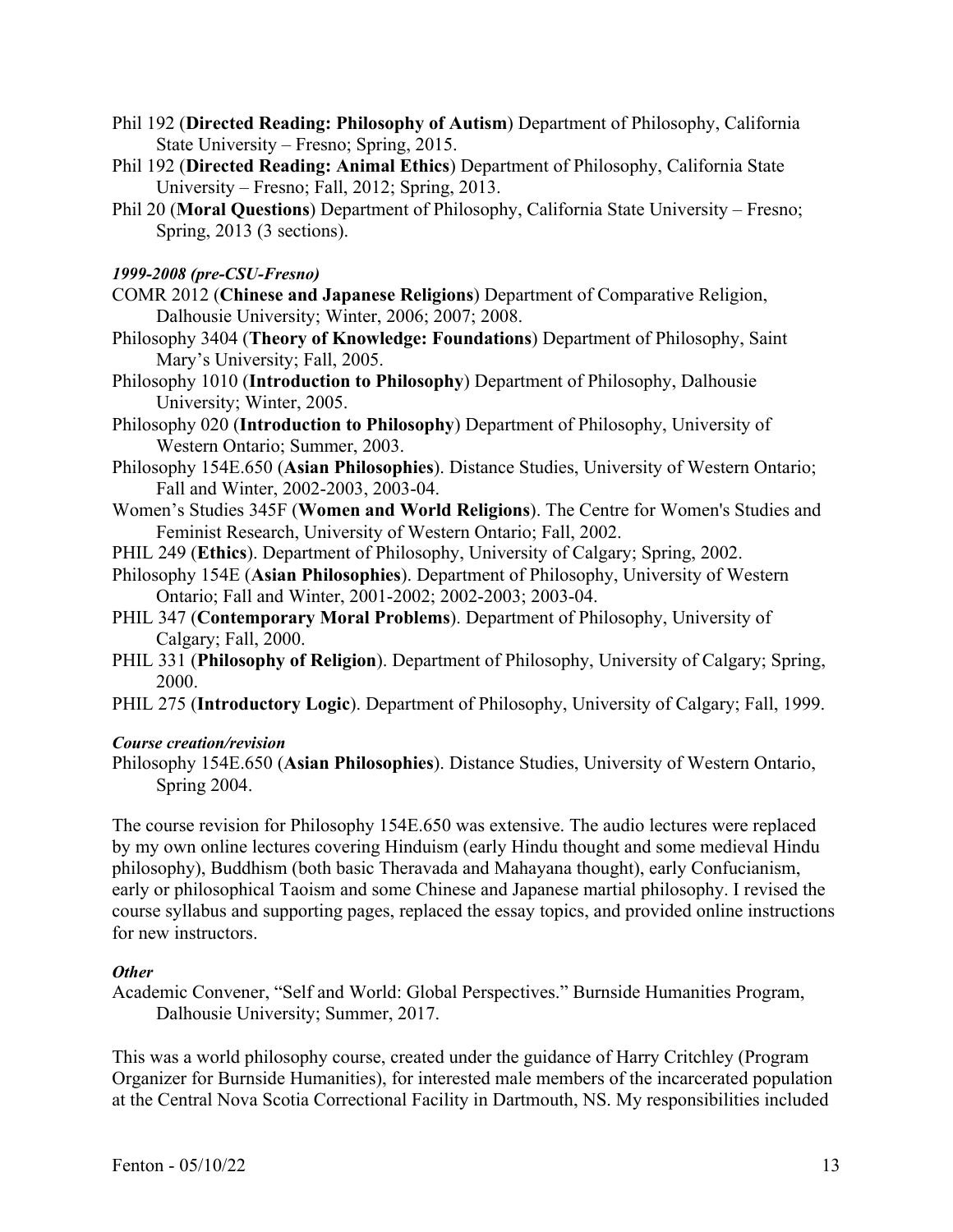arranging for lecturers and organizing the schedule. Seven academic philosophers, other than myself, each lead a class discussion of readings. I lead the first and last class discussion in the series (which met twice a week for four weeks).

## *Examiner/Supervisor/Thesis Reader*

#### *PhD level:*

Supervisor. Erik Nelson (PhD Student, Philosophy).

- Member of the Interdisciplinary PhD supervisory committee. Caitlin Cunningham (IDPhD student). Karen Beazley, supervisor.
- Member of the Interdisciplinary PhD supervisory committee. Laura Kiiroja (IDPhD student). Simon Gadbois, supervisor.
- External examiner, "How Prejudice Affects the Study of Animal Minds." PhD dissertation. Authored by Ashley Keefner. Department of Philosophy, University of Waterloo, 2017.

## *MA level:*

- Second Reader, "A Call for Humility: Human Supremacy Through a Biological Lens." Master's Thesis. Authored by Carling Bergquist-Terplawy. Department of Philosophy, Dalhousie University, 2019.
- Second Reader, "An Interest-Based Account of Police Service Dog Labour Rights." Master's Thesis. Authored by Oliver Boettcher. Department of Philosophy, Dalhousie University, 2018.
- Second Reader, "'The Taming of Savagery': Kantian Perspectives on Animal Embodiment and Human Dignity." Master's Thesis. Authored by Andrew Lopez. Department of Philosophy, Dalhousie University, 2017.
- Third Reader, "Gods and Invisible Rabbits: How Not to Justify Religion." Master's Thesis. Authored by Tessa Bruce-Brown. Department of Philosophy, Dalhousie University, 2009.
- Second Reader, "Animal Rights and Wrongs: A Critique of Singer and Regan's Views of Duties to Animals." Master's Thesis. Authored by Thomas Leenders. Department of Philosophy, Dalhousie University, 2005.

*BA (hons) level:*

Supervisor, "Motivating Sustainable Dietary Choices with Self-interest: Rule Ethical Egoism, Animal Agriculture, and Food Insecurity." Honours Thesis. Authored by Margaret Pettipas. Department of Philosophy, Dalhousie University, 2018.

# **Professional Service**

# **Ad Hoc** *Grant review*

2017: Social Sciences and Humanities Research Council of Canada (standard research grant). 2011: Social Sciences and Humanities Research Council of Canada (standard research grant).

#### **Ad Hoc** *Manuscript review*

2021: *Animal Cognition*; *Health and Human Rights Journal*; *Studies in Social Justice.* 2020: *Journal of Agriculture and Environmental Ethics; Journal of Consciousness Studies*; *Laboratory Animals*; Oxford University Press. 2019: Cambridge University Press; Routledge. 2018: *CAB Reviews*; *Journal of Applied Animal Ethics Research*. 2017: *Animal Studies Journal*. 2014: Oxford University Press.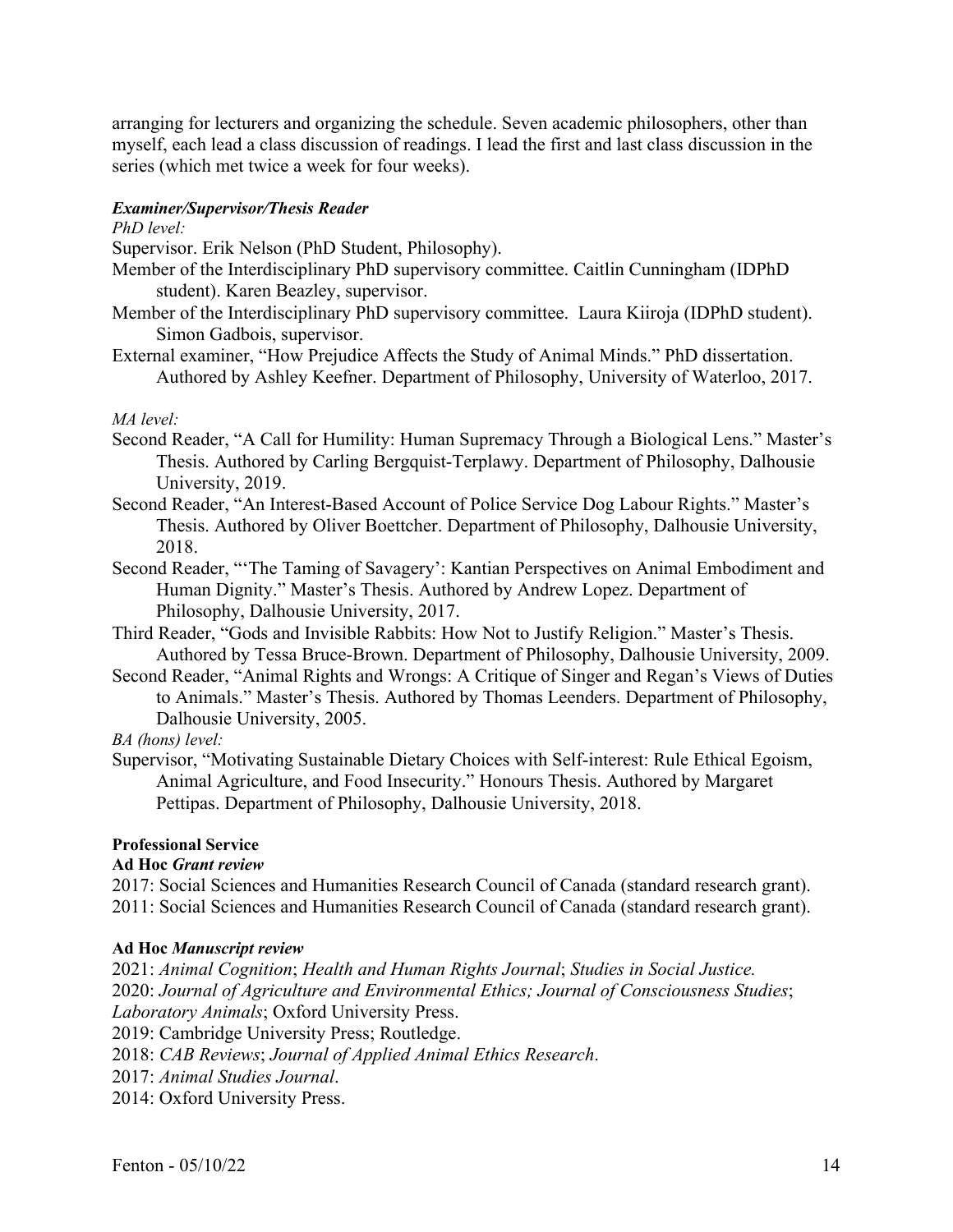2011: MIT Press. 2009: *Hypatia*. 2009: *Current Oncology*. 2008-09: *Bioethics*. 2008: *American Journal of Bioethics*.

# *Committee Work*

*Dalhousie University*

2019-present: Faculty of Arts and Social Sciences Nominating Committee.

2017-2019: Faculty of Arts and Social Sciences Honorary Degrees Committee.

- 2016-present: PhD Comprehensive Examination Committee member (Areas Ethics/Social and Political; Epistemology; Philosophy of Mind), Department of Philosophy, Dalhousie University.
- 2016-present: Dalhousie Undergraduate Philosophy Society faculty advisor, Department of Philosophy, Dalhousie University.
- Winter, 2017: Medical Sciences Program Committee, Dalhousie University (term replacement for a colleague on maternity leave).
- 2016; 2017: Member of the adjudication committee for the Douglas Butler Memorial Prize for the best M.A. student essay.

## *External (to Dalhousie University)*

2018-present: A Canadian Council on Animal Care subcommittee (ethics).

- 2015-2016: Philosophy Department Search Committee, California State University Fresno.
- 2015-2016: College of Arts and Humanities Curriculum Committee, California State University – Fresno.
- 2015-2016: Officer At-Large, Untenured Faculty Organization, California State University Fresno.
- 2012-2013: Professional Activities Chair, Untenured Faculty Organization, California State University – Fresno.
- 2012-2013: Center for Creativity and the Arts, California State University Fresno.
- 2012-2013: College of Arts and Humanities Executive Committee, California State University Fresno.
- 2012-2013: Chair, Philosophy Department Search Committee, California State University Fresno.
- 2011-2012: Historian Reporter, Untenured Faculty Organization, California State University Fresno.

## *Collaborations/service*

National Anti-Vivisection Society (panel on the use of nonhuman primates).

## *Conference/symposium referee*

- 2018: Canadian Philosophical Association Conference.
- 2009: Brain Matters: New Directions in Neuroethics. Dalhousie University, Halifax, Nova Scotia.
- 2006: Western Canadian Philosophical Association Conference.
- 2005: Canadian Society of Women in Philosophy.
- 2005: Canadian Philosophical Association Conference.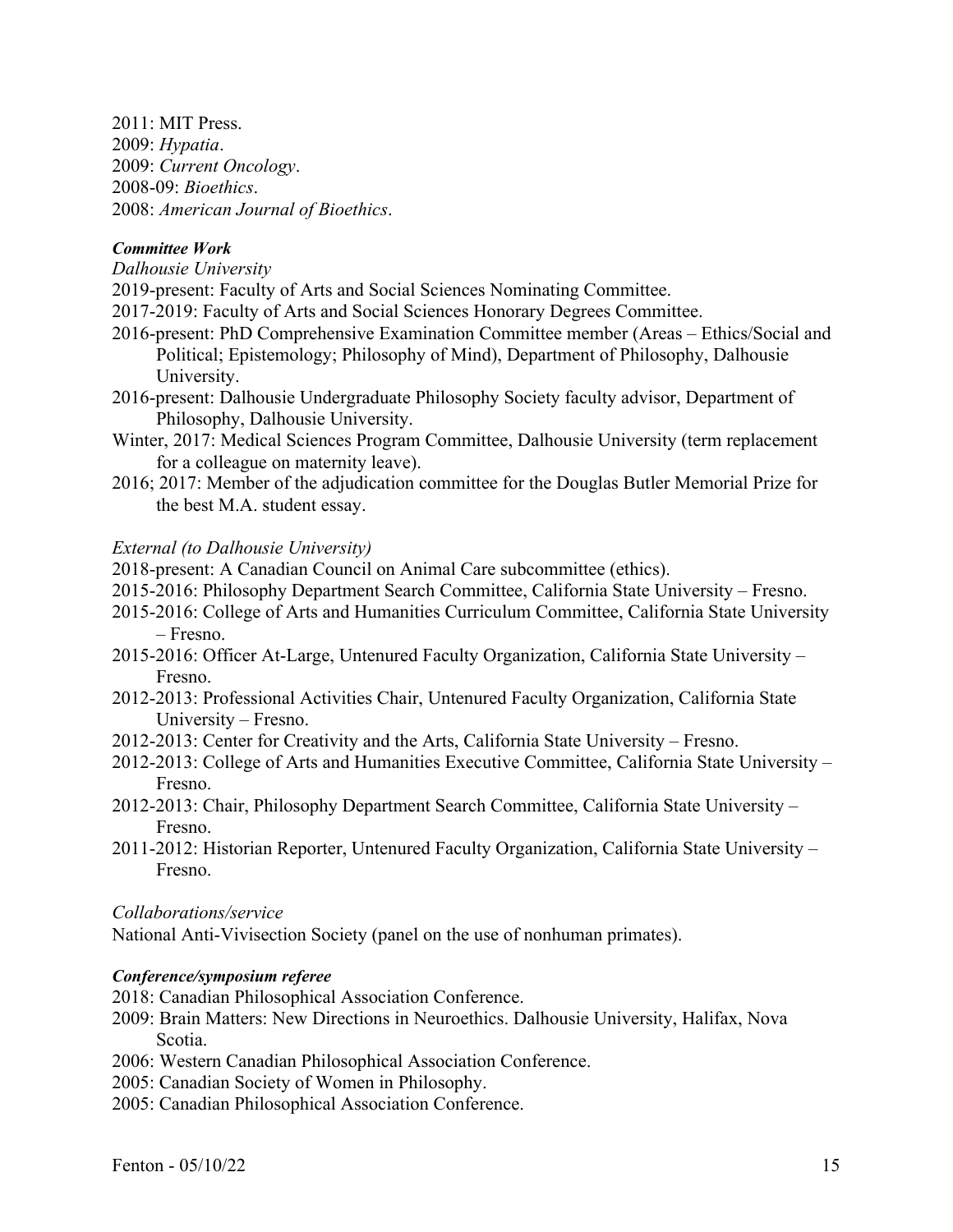- 2002: Canadian Philosophical Association Conference.
- 1999: Canadian Philosophical Association Conference.
- 1999: Gender Research Symposium.
- 1997: Gender Research Symposium.

# **Media interviews/Podcasts**

- Interviewed by Kathryn Sussman for the *Now You Know* podcast series, Episode 4, July 2nd, 2019. Concerns the ethics of zoos. (An uncut version of the interview appeared on the *Now You Know* website on March 28<sup>th</sup>, 2019.)
- Interviewed by Scott Thompson for *The Scott Thompson Show*, April 15th, 2019. Concerns the MCPH1 study in China using a small number of rhesus macaques, as reported on March  $27<sup>th</sup>$ , 2019.
- Interviewed by Aaron Beswick for *The Chronicle Herald*, March 18th, 2019. Concerns Peter Singer's invitation to be a keynote speaker at a Dalhousie University animal law conference in the Fall, 2019.
- Interviewed by Lina Zeldovich for Hakai Magazine, February 5<sup>th</sup>, 2019. Concerns the US Navy's use of dolphins.
- Interviewed by Stuart Peddle for *The Chronicle Herald*, May 13<sup>th</sup>, 2018. Concerns Judge Eugene Fahey's concurring opinion on the Nonhuman Rights Project's motion to the New York Court of Appeals.
- Interviewed by Gene Valaitis for *Roundhouse Radio* (98.3 FM), May 2nd, 2018. Concerns "Chimpanzee Personhood: The Philosophers' Brief," an amicus brief which was submitted to the New York Court of Appeals in February, 2018.
- Interviewed by Kristy Cameron for *The Weekend Newsfeed with Kristy Cameron* (580 CFRA News Talk Radio), April 29<sup>th</sup>, 2018. Concerns "Chimpanzee Personhood: The Philosophers' Brief."
- Interviewed by Sheldon MacLeod for *The Sheldon MacLeod Show* (News 95.7), April 26th, 2018. Concerns "Chimpanzee Personhood: The Philosophers' Brief."
- Interviewed by Ron Shaw for CTV News (appears in two versions): "Dalhousie professors say chimpanzees should have rights," April  $25<sup>th</sup>$  and "'It's an injustice': Canadian profs join fight to have chimps declared persons," April 26th, 2018. Concerns "Chimpanzee Personhood: The Philosophers' Brief."
- "Dal philosophers join cause for chimpanzee rights." Interviewed by Stuart Peddle for *The Chronicle Herald*, April 25<sup>th</sup>, 2018. Concerns "Chimpanzee Personhood: The Philosophers' Brief."
- "Dalhousie professors join cause to help chimpanzees." This is a repost of Stuart Peddle's interview for the *Truro Daily*, April 25<sup>th</sup>, 2018. Concerns "Chimpanzee Personhood: The Philosophers' Brief."
- "Animal Advocates and Academics Seek Personhood Rights for Chimpanzees." Interviewed by Jen Viegas for *Seeker*, April 20<sup>th</sup>, 2018. Concerns "Chimpanzee Personhood: The Philosophers' Brief."
- "Professor thinks chimpanzees should be legally considered people." Interviewed by Sarah Jackson for *Washington Square News*, April 16<sup>th</sup>, 2018. Concerns "Chimpanzee Personhood: The Philosophers' Brief."
- "Friends of the court—and of chimps." Interviewed by Cherry Au for *Dal News*, April 6th, 2018. Concerns "Chimpanzee Personhood: The Philosophers' Brief," an amicus brief which was submitted to the New York Court of Appeals in February, 2018. Concerns "Chimpanzee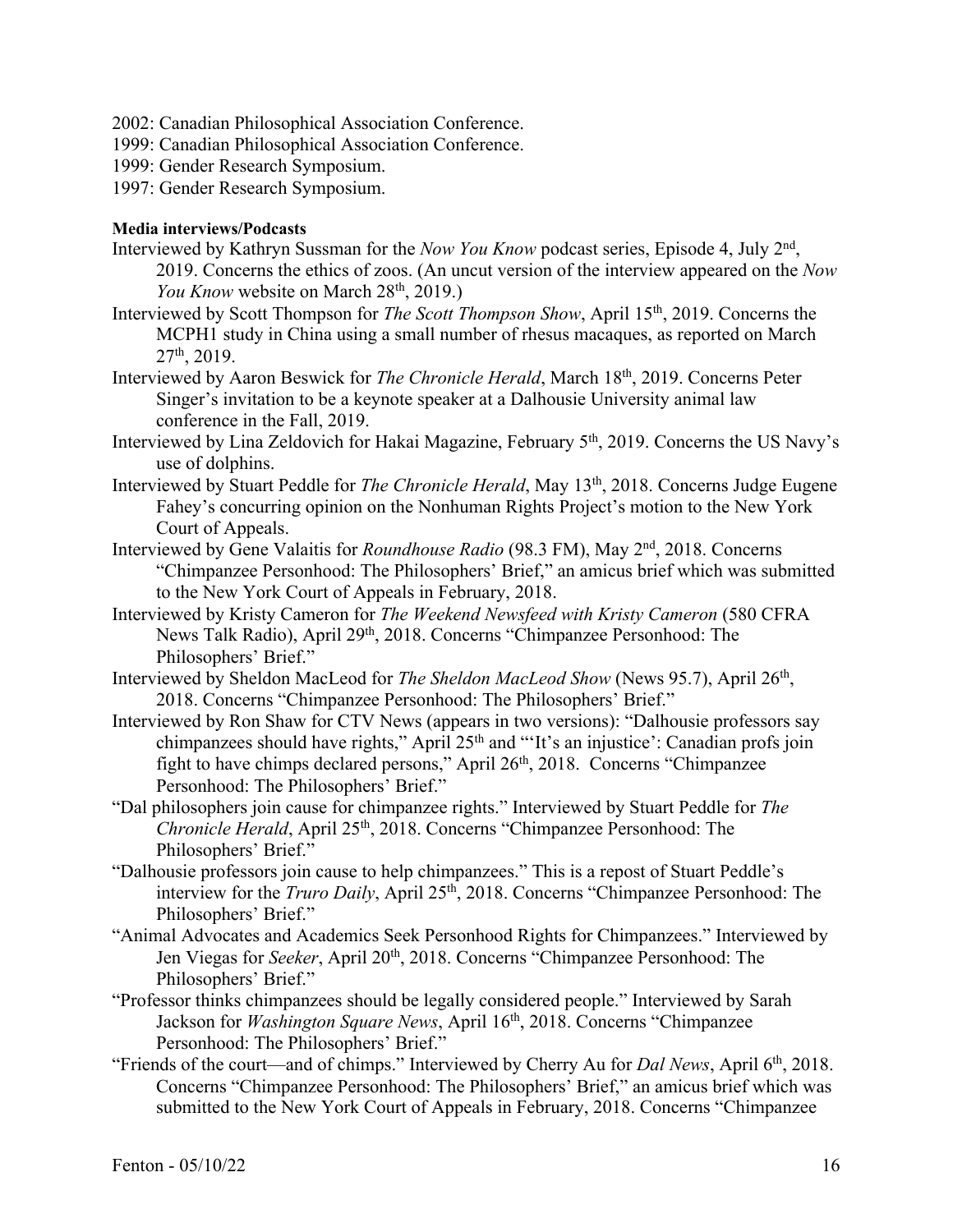Personhood: The Philosophers' Brief."

- Interviewed by Andrew Fiala about the ethics of cockfighting in the Central Valley, California. Appeared in *Frenso Bee*, July 14th, 2012.
- Interviewed by Pauline Dakin about the PTCHD1 genetic screen for autism. Aired as part of the story about the screening technology on the Canadian Broadcasting Corporation's *The World At Six*, September 15<sup>th</sup>, 2010.
- "Buddhism and Cognitive Enhancement." A 2 part interview by James Hughes. *Changesurfer Radio*, November 14<sup>th</sup>, 2009 and February 13<sup>th</sup>, 2010.
- "Ethics must keep pace with brain imaging." Interviewed by Stuart Laidlaw. *Toronto Star*, January 13, 2009. Concerns a co-authored paper on pediatric fMRI.

# *Organizing Committee Member/Co-organizer*

- 2019: Organizing committee member (catering), Canadian Animal Law Conference. Dalhousie University, Halifax, Nova Scotia.
- 2018: Organizing committee member, "Shaping a More Just Bioethics: A Celebration of the Work of Susan Sherwin," part of the 200<sup>th</sup> anniversary celebrations for Dalhousie University, Halifax, Nova Scotia.
- 2017-18: Co-organizer, "Pushing Boundaries" film panel series (Royal Society of Canada, Atlantic Open Academy events), Halifax, Nova Scotia.
- 2016: Organizing committee member, "Political Animals Panel" (Royal Society of Canada, Atlantic Open Academy event), Halifax, Nova Scotia.
- 2013: Organizing committee member, Animal Studies Public Symposium and Workshop ("Human relations with other animals: from the home front to the wild side"), Dalhousie University/NASCAD University/University of King's College, Halifax, Nova Scotia.
- 2012: Local co-organizer, 9<sup>th</sup> Biennial Meeting of The International Society for the History of Philosophy of Science (HOPOS), Dalhousie University/University of King's College/Saint Mary's University/Cape Breton University/HOPOS, Halifax, Nova Scotia.
- 2010-2012: Area Coordinator (Epistemology [2011-2012], Non-Western submissions [2010- 2012], Philosophy of Religion [2010-2012]), Program Committee Member, Canadian Philosophical Association.
- 2011: Co-organizer, "Novel Tech Ethics Neuroethics mini-symposium", Department of Bioethics (Novel Tech Ethics), Dalhousie University, Halifax, Nova Scotia.
- 2011: Co-organizer, "Bioethics in the City II", Department of Bioethics (Novel Tech Ethics), Dalhousie University, Halifax, Nova Scotia.
- 2010: Situating Science Atlantic Node's Science Fiction Movie and Panel Discussion Series. Dalhousie University, Halifax, Nova Scotia.
- 2010: "Healthy Research? The Implications of Pharmaceutical Industry Influence from the Laboratory to the Marketplace." University of King's College, Halifax, Nova Scotia.
- 2009-10: Circulating Knowledge East and West Conference. University of King's College, Halifax, Nova Scotia.
- 1999: Gender Research Symposium. University of Calgary, Calgary, Alberta.
- 1998: Canadian Society of Women in Philosophy Conference. University of Calgary, Calgary, Alberta.
- 1998: Gender Research Symposium. University of Calgary, Calgary, Alberta.
- 1997: Gender Research Symposium. University of Calgary, Calgary, Alberta.